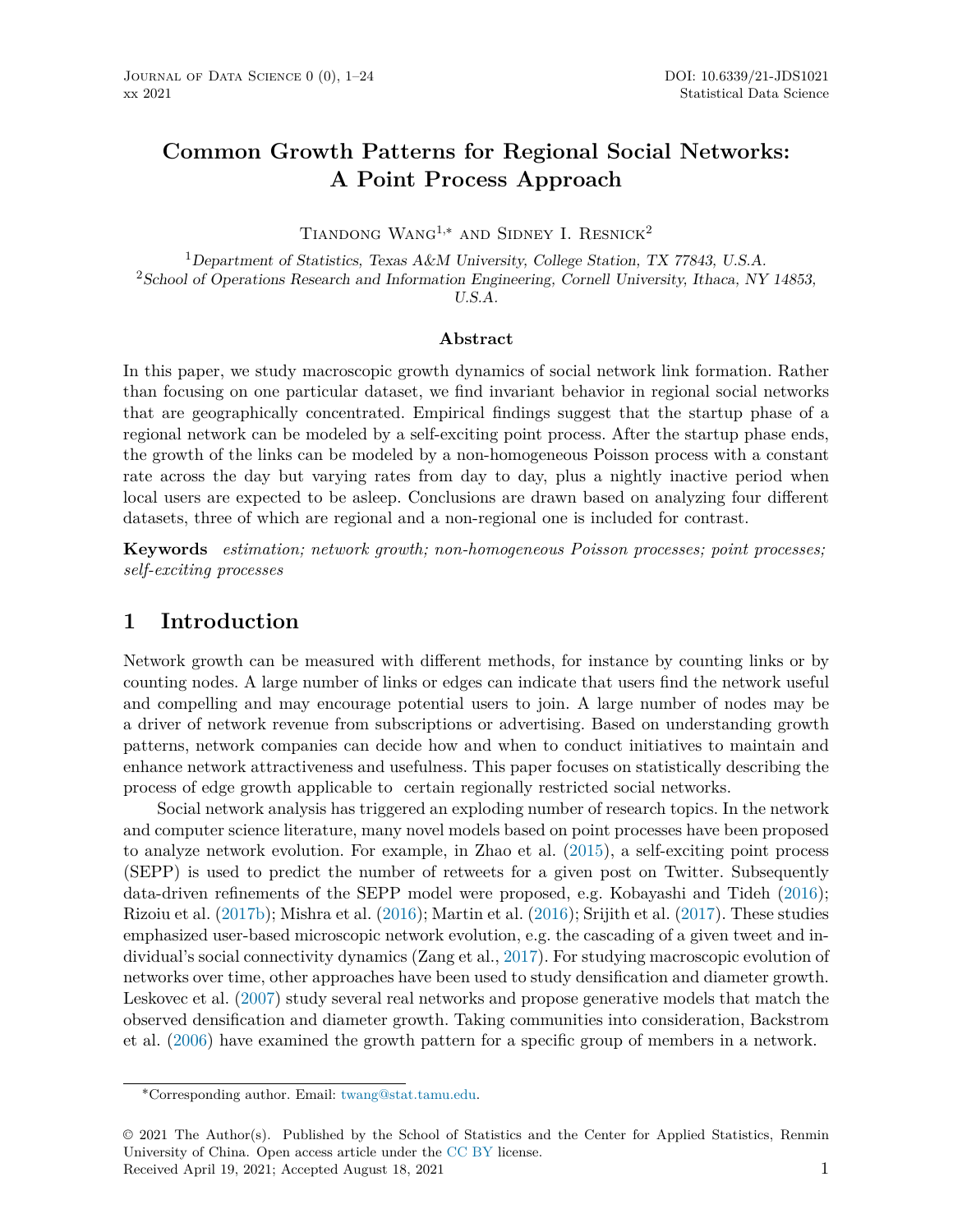One open question is how best to combine the observed growth patterns in real networks with existing standard network growth paradigms such as preferential attachment (Bollobás et al., [2003;](#page-21-3) Krapivsky et al., [2001;](#page-21-4) Krapivsky and Redner, [2001](#page-21-5)), the Bass model (Mahajan et al., [1990](#page-22-4)) and the susceptible-infected model (Anderson et al., [1992\)](#page-21-6). These existing network models possess some theoretical tractability, but struggle to offer detailed information about link growth in real time especially when they model data sets that do not have complete timestamp records. Some resolutions have recently been proposed for example in Zang et al. ([2016\)](#page-22-5); Mislove et al. [\(2008](#page-22-6)) where the primary focus is on modeling the growth of a particular network, rather than looking for invariants across networks. Here we emphasize common properties across regional networks that are largely localized to one time zone, and focus on the growth of edges in the network, which is a measure of the utility network users find in a network. Using growth patterns observed in common across several data sets, we propose a realistic variant of the classical preferential attachment model; see Wang and Resnick [\(2020\)](#page-22-7) for details.

Certain network data sets record link creation with the timestamp of when the link was created and it is natural to model network growth using these timestamps. In the graph representation of social networks, edges often represent individual interactions between two users. Some of these networks are regional in that users in the network are geographically concentrated (e.g. comments left on the talk page of articles in Dutch Wikipedia), compared to less geographically concentrated ones (e.g. comments left on the talk page of articles in English Wikipedia). Our point process approach captures some common patterns of network growth in regional social networks.

We regard times of edge creation as points or events in a point process. Initially network evolution can be modeled by a SEPP with an exponential triggering function but after this initial startup phase of the network ends, the point process is close to a non-homogeneous Poisson process (NHPP), apart from a nightly inactive period when most users in the same regional locale are asleep and hence not active on the network. We discuss four different network datasets listed on KONECT [\(konect.cc/networks\)](konect.cc/networks):

- Facebook wall posts for users in New Orleans, available at [http://konect.cc/networks/](http://konect.cc/networks/facebook-wosn-wall/) [facebook-wosn-wall/.](http://konect.cc/networks/facebook-wosn-wall/)
- Dutch Wikipedia Talk, available at [http://konect.cc/networks/wiki\\_talk\\_nl/.](http://konect.cc/networks/wiki_talk_nl/)
- German Wikipedia Talk, available at [http://konect.cc/networks/wiki\\_talk\\_de/](http://konect.cc/networks/wiki_talk_de/).
- MathOverflow, available at [http://konect.cc/networks/sx-mathoverflow/.](http://konect.cc/networks/sx-mathoverflow/)

The first three networks are regional and instances of our findings but the last one is not and is included for contrast.

The rest of the paper is organized as follows. In Section [2](#page-1-0), we summarize background knowledge on a SEPP and outline an estimation algorithm (cf. Kirchner, [2017;](#page-21-7) Kirchner and Bercher, [2018\)](#page-21-8) which is used throughout the paper when estimating parameters in a SEPP. Analyses on the four network datasets are included in Section [3](#page-4-0) and Section [4](#page-18-0) highlights key findings in this study and raises open problems for future study.

### <span id="page-1-0"></span>**2 Method**

#### **2.1 Specifying Self Exciting Point Processes (SEPPs)**

An initial use of the SEPP was for modelling earthquake occurrences (Ogata, [1988\)](#page-22-8), but subsequently the SEPP model found a variety of applications in finance (Bacry et al., [2015](#page-21-9); Hawkes, [2018](#page-21-10); Embrechts et al., [2011\)](#page-21-11), social media (Zhao et al., [2015;](#page-23-0) Rizoiu et al., [2017a,](#page-22-9)[b](#page-22-0); Srijith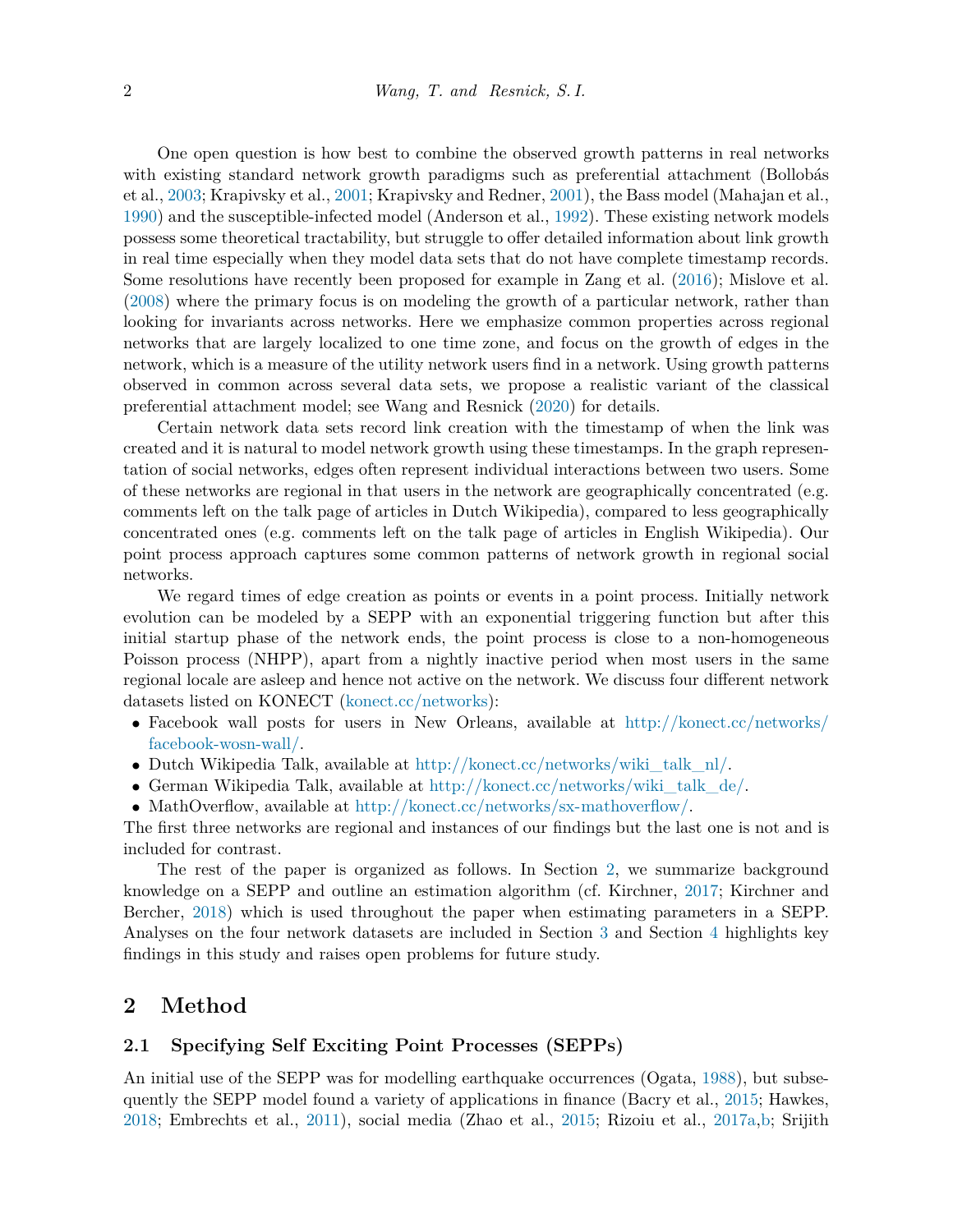et al., [2017\)](#page-22-3), terrorist activity (Porter and White, [2012](#page-22-10)), as well as crime and security (Mohler, [2013](#page-22-11)). Here is a brief overview of the SEPP.

A univariate point process is constructed on a probability space  $(\Omega, \mathbf{P}, \mathcal{F})$  where points are viewed as events. Define on this probability space a sequence of stochastic event times  $0 = T_0 \leq T_1 \leq T_2 \leq \cdots \leq T_n \leq T_{n+1} \leq \ldots$ , and using the standard point measure notation

$$
\epsilon_x(A) := \begin{cases} 1, & \text{if } x \in A, \\ 0, & \text{if } x \notin A. \end{cases}
$$

the counting process on the Borel sets of  $\mathbb{R}_+$ ,  $\mathcal{B}(\mathbb{R}_+)$ , is defined as

$$
N(\cdot) := \sum_{i=1}^{\infty} \varepsilon_{T_i}(\cdot).
$$

We denote  $\mathcal{H}_t$  as the *history* associated with *N*, and use the notation  $N(t) \equiv N([0, t])$ ,  $t \ge 0$ , in the rest of this paper.

A *self-exciting* point process (SEPP) or *Hawkes process* is a point process *N (*·*)* which has a conditional intensity (cf. Daley and Vere-Jones [\(2003](#page-21-12))) consisting of

- A *baseline or background intensity*  $\eta \geq 0$  and
- A *triggering function*  $g : \mathbb{R}_+ \to \mathbb{R}_+$  measuring how much a recent event increases the intensity.

We assume the conditional intensity has the following form:

<span id="page-2-2"></span>
$$
\lambda(t|\mathcal{H}_t) = \eta + K \int_0^t g(t-s) dN(s), \qquad \eta, K > 0, t \geq 0.
$$
 (1)

For brevity we often suppress writing the history  $\mathcal{H}_t$  and simply use  $\lambda(t)$  to denote the conditional intensity.

There are two common choices of the triggering function *g*, namely

• Exponential function:

<span id="page-2-0"></span>
$$
g(t; \beta) = \beta e^{-\beta t}, \qquad \text{for some } \beta > 0, t \geq 0;
$$
 (2)

• Power-law function:

<span id="page-2-1"></span>
$$
g(t; \gamma) = \frac{\gamma - 1}{(1 + t)^{\gamma}}, \qquad \text{for some } \gamma > 1, t \geq 0;
$$
 (3)

and we only focus on these two choices.

In Section [2.2](#page-3-0) we outline an estimation procedure for the SEPP parameters based on Kirchner and Bercher ([2018\)](#page-21-8), which approximates a SEPP by an integer-valued autoregressive model with infinite order,  $INAR(\infty)$ . Theoretical justifications of the estimation procedure are given in Kirchner ([2016\)](#page-21-13), where the stationarity of both the SEPP and  $INAR(\infty)$  is assumed. In fact, the stationarity of the SEPP is obtained from a branching representation as given in Hawkes and Oakes ([1974\)](#page-21-14) and with the triggering functions specified in either [\(2\)](#page-2-0) or ([3](#page-2-1)), the SEPP is stationary if  $K < 1$ .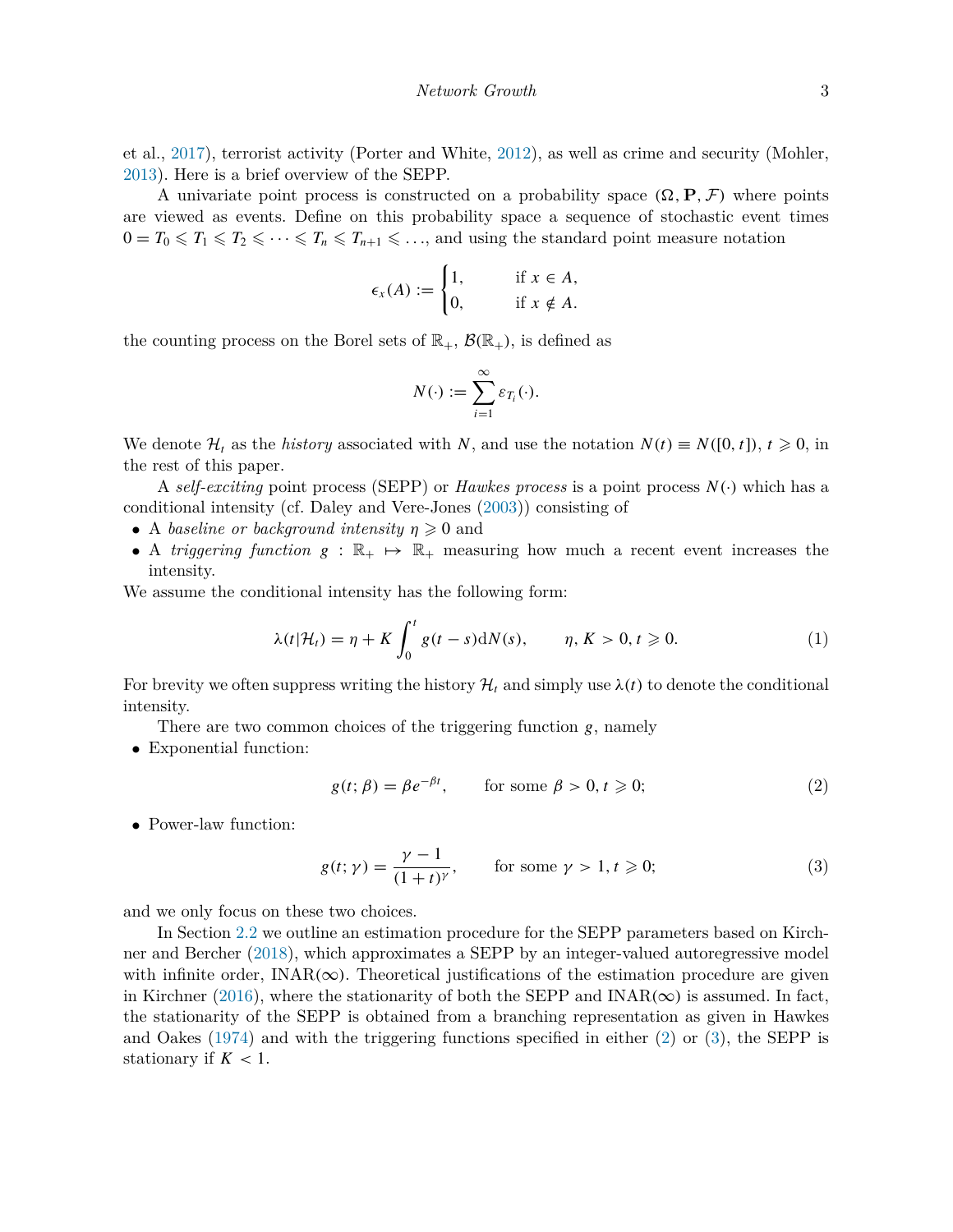#### <span id="page-3-0"></span>**2.2 Estimation Methods for a SEPP**

A standard estimation approach is to use maximum likelihood estimation (MLE). Let *θ* be parameters in a SEPP, *N*, so  $\theta = (\eta, K, \beta)$  if the triggering function is exponential as in [\(2\)](#page-2-0) and  $\theta = (\eta, K, \gamma)$  if the triggering function is power-law as in [\(3](#page-2-1)). Write  $N(t) := N((0, t])$  and  $0 = T_1 \leq T_2 \leq \cdots \leq T_n$  are *n* event times before time *t* where  $N(t) = n$ . The log-likelihood function for *N* based on observing  ${T_i}_{i=1}^n$  (cf. Daley and Vere-Jones, [2003\)](#page-21-12) is

<span id="page-3-1"></span>
$$
l\left(\boldsymbol{\theta}; \{T_i\}_{i=1}^n\right) = -\int_0^t \lambda(s) \mathrm{d}s + \sum_{i=1}^{N(t)} \log(\lambda(T_i)), \tag{4}
$$

and the conditional intensity function  $\lambda$  is calculated as in ([1](#page-2-2)) with triggering function *g* that is either exponential ([2](#page-2-0)) or power-law [\(3\)](#page-2-1). Then the MLE is calculated as

$$
\hat{\boldsymbol{\theta}}_{\text{MLE}} := \mathrm{argmax}_{\boldsymbol{\theta}} \left( \boldsymbol{\theta}; \{ T_i \}_{i=1}^n \right),
$$

where the optimization can be done by the R function optimusing methods such as L-BFGS-B. However, evaluating [\(4\)](#page-3-1) takes  $O(n^2)$  time and the log-likelihood can be almost flat in a large region of the parameter space; see Veen and Schoenberg ([2008](#page-22-12)) for details. When applied to real data, the numerical optimization results are also sensitive to the choice of initial values of the model parameters. In Kirchner [\(2017\)](#page-21-7); Kirchner and Bercher [\(2018](#page-21-8)), a faster estimation method is introduced. The main idea is to discretize time and approximate the count process on the resulting intervals by an integer-valued autoregressive model with finite order *p*, i.e. INAR*(p)*. We now outline this estimation procedure.

Consider a SEPP N on a time window [0, t]. Choose a small  $\Delta$  such that  $0 < \Delta \ll t$  and some  $p \in \mathbb{N}$  such that  $p\Delta$  is large. This decomposes [0, t] into roughly  $t/\Delta$  bins. Here we do not choose too small a  $\Delta$  as it will create too many zeros in the bin counts and therefore makes the estimation based on  $\text{INAR}(p)$  less reliable. See Kirchner [\(2017](#page-21-7)) for a discussion on the choice of  $p$  and  $\Delta$ .

1. Discretization: calculate the number of edges added within each bin of length  $\Delta$  to get the bin-count sequence  $X_n^{(\Delta)}$ , i.e.

$$
X_n^{(\Delta)} := N\big((n-1)\Delta, n\Delta\big), \quad n = 1, 2, \ldots, \lbrack t/\Delta \rbrack.
$$

2. Optimization: find conditional LS estimates, i.e.

<span id="page-3-3"></span>
$$
\left(\hat{\alpha}_0^{(\Delta)},\ldots,\hat{\alpha}_p^{(\Delta)}\right) := \operatorname{argmin}_{(\alpha_0,\ldots,\alpha_p)\in\mathbb{R}^{p+1}} \sum_{n=p+1}^{[t/\Delta]} \left(X_n^{(\Delta)} - \alpha_0 - \sum_{k=1}^p \alpha_k X_{n-k}^{(\Delta)}\right)^2. \tag{5}
$$

3. Normalization: Set,

$$
\hat{\eta} := \frac{\hat{\alpha}_0^{(\Delta)}}{\Delta}, \quad \hat{K} := \sum_{k=1}^p \hat{\alpha}_k^{(\Delta)}, \quad \hat{g}_k^{(\Delta)} := \frac{\hat{\alpha}_k^{(\Delta)}}{\hat{K}\Delta}.
$$

Note that  $\hat{g}_k^{(\Delta)}$  is an estimator for  $g(k\Delta)$ . We assume the triggering function *g* belongs to one of the two parametric density families  $(g_{\theta})_{\theta' \in \Theta'}$  given in ([2](#page-2-0)) and ([3](#page-2-1)) and the unknown parameters are estimated from

<span id="page-3-2"></span>
$$
\hat{\boldsymbol{\theta}} := \operatorname{argmin}_{\boldsymbol{\theta}' \in \Theta'} \sum_{k=1}^{p} \Big( g\big( (k-0.5) \Delta; \boldsymbol{\theta}') - \hat{g}_k^{(\Delta)} \Big)^2. \tag{6}
$$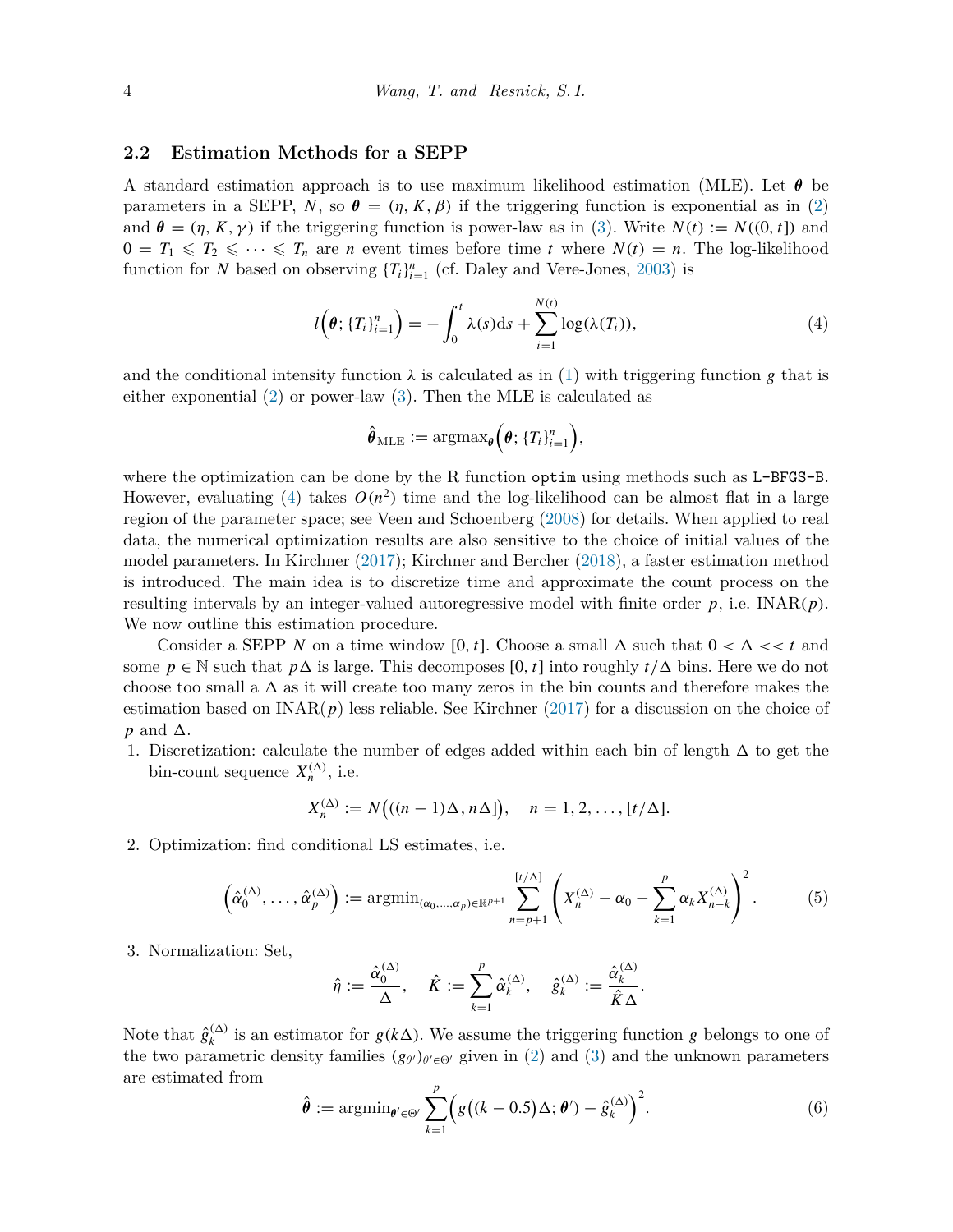We use the R function nls using an algorithm from the port library to solve the optimization problem in ([6](#page-3-2)).

The procedure above actually assumes the approximation,

$$
\mathbf{E}(X_n^{(\Delta)}|\mathcal{H}_{(n-1)\Delta}) \approx \eta \Delta + K\Delta \int_{(n-p-1)\Delta}^{(n-1)\Delta} g(n\Delta - u) dN(u)
$$

and thus only observations within  $((n-p-1)\Delta, (n-1)\Delta]$  have impacts on the triggering function  $g(\cdot)$ . The SEPP, therefore, has finite memory; see Jo et al. ([2015\)](#page-21-15); Zang et al. [\(2017\)](#page-23-1) for more detail.

When applying the estimation procedure to real datasets in Section [3](#page-4-0), we divide all timestamps into non-overlapping time windows (not to be confused with the bins of length  $\Delta$  discussed above) with equal number of events and fit the SEPP model to each time window, rather than the whole dataset. While this exposes us to the dangers of overfitting, the reasons for this action are three-fold:

- 1. As the network evolves, there might be some change points in the evolution so that modeling the whole network by one simple model is not appropriate.
- 2. As noted in Kirchner [\(2017\)](#page-21-7), if too many data points are included, then it is more likely to have abnormal observations which are not captured by the underlying model. Therefore, formal statistical tests will likely reject the model when assessing the goodness of fit for the SEPP model.
- 3. It may be that early in the life of the network, few events are observed which make fitting the model difficult. Hence, we set up the time windows by accumulating enough events, not by using a fixed period of time.

## <span id="page-4-0"></span>**3 Network Data Examples**

#### **3.1 Facebook Wall Posts**

The Facebook wall post dataset describes a regional network of users in New Orleans from 2004- 09-13 to 2009-01-21. The data forms a directed graph where nodes are Facebook users and each directed edge represents a post from one node to another node's page. The dataset has three columns and 876,993 rows. The first two columns are anonymized user identifiers and the third column is a UNIX timestamp marking the time of the wall post. For each row, the second user posts on the first user's wall at the time given in the third column.

Figure [1](#page-5-0) shows some summary information about the evolution of this regional network. The left graph gives cumulative number of edges (posts) in the network over time and the right panel displays the total number of new edges added per week. Both plots show that the network grows slowly during the first couple of years and after year 2006 the growth pattern becomes relatively stable. There is a sudden increase starting from mid-2008; Viswanath et al. ([2009\)](#page-22-13) speculate this is a consequence of Facebook's new site design unveiled on July 20, 2008 which allows users to directly view wall posts through friends' feeds.

Since the Figure [1](#page-5-0) plots show a regular growth pattern after 2006, we start our analysis with the Facebook data before 2006-01-01. The point process prior to 2006-01-01 is more bursty than after, i.e. more clustered in time, and later we justify this by calculating the burstiness parameter *B* as defined below in [\(7\)](#page-5-1).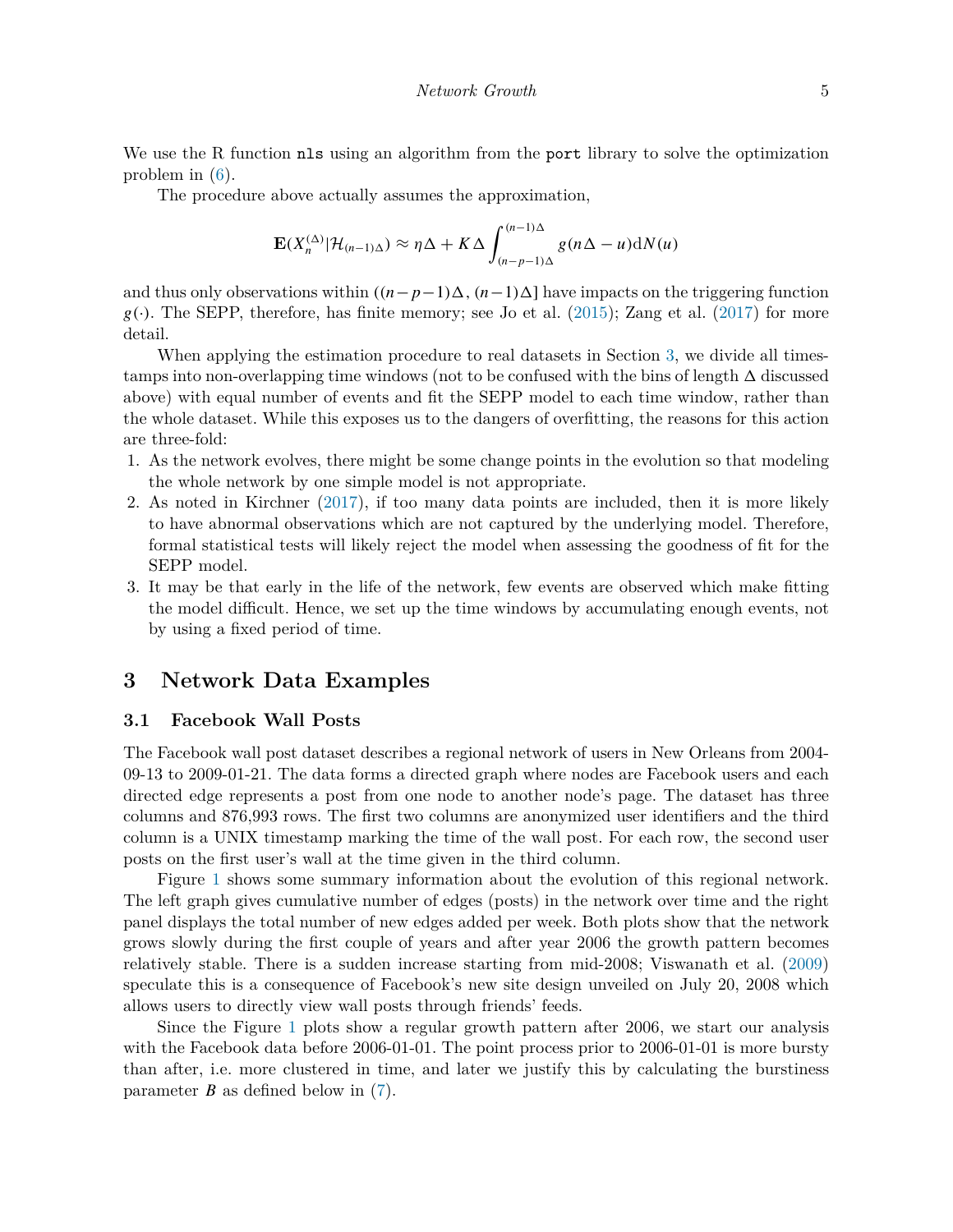

<span id="page-5-0"></span>Figure 1: Facebook wall posts for users in New Orleans. Left: Cumulative number of edges over time. Right: number of new edges added per week.

<span id="page-5-2"></span>Table 1: Burstiness parameters for IETs from 2005 to 2008, where *Ball* is calculated using all IETs and *Bactive* is obtained by excluding all IETs that happen during 1–8 AM on each day. Since 2006, we see a decrease in the burstiness parameter after removing IETs during users' inactive hours.

|                     | Yr 2005- | Yr 2006 Yr 2007 |       | Yr 2008 |
|---------------------|----------|-----------------|-------|---------|
| $B_{\rm all}$       | (1.405)  | 0.454           | 0.386 | 0.370   |
| $B_{\text{active}}$ | 0.421    | 0.407           | 0.112 | 0.111   |

One way to measure the burstiness of a point process (Goh and Barabási, [2008\)](#page-21-16) is through the *burstiness parameter*, *B*, defined as

<span id="page-5-1"></span>
$$
B := \frac{\sigma - \bar{\tau}}{\sigma + \bar{\tau}},\tag{7}
$$

where  $\sigma$  and  $\bar{\tau}$  are the standard deviation and mean of the inter-event times (IETs), respectively. In general,  $B \in [-1, 1]$  and a highly bursty point process will have *B* close to 1 since  $\sigma$  is large relative to  $\bar{\tau}$ . For contrast, note that a homogeneous Poisson process has  $B=0$ .

Calculating the burstiness parameter using all points prior to 2006-01-01 gives  $B = 0.672$ . The burstiness parameters for data after 2006 are summarized in the first row of Table [1](#page-5-2) and the estimates are less than 0.672. The enhanced burstiness prior to 2006 suggests modeling the growth of the Facebook wall posts network by a SEPP, but we need to determine the proper triggering function. Since we only focus on the two choices in ([2](#page-2-0)) and [\(3\)](#page-2-1), we make the decision by assessing the goodness of fit under the two triggering functions.

To fit the SEPP, we convert the time scale from seconds to days and apply the estimation procedure in Section [2.2](#page-3-0) (Kirchner and Bercher, [2018\)](#page-21-8). We set  $p = 150$ ,  $\Delta = (1/24)/12$ , which is a 5-minute time window, and fit the model locally to 55 disjoint time intervals each of which contains 200 events. Later we will apply a Kolmogorov-Smirnov (KS) test to assess the goodness of fit, but the KS test becomes very sensitive to even small deviations from the hypothesized distribution, when a large number of data points are included in one interval. As the network grows, we observe an increasing number of events within a window of fixed length, e.g. within one week. So here we will stick with a pre-specified number of events when fitting the model. Note that no observations from the previous interval are used while fitting the model. This covers the time period from 2005-01-01 to 2006-05-01. Due to the small number of observations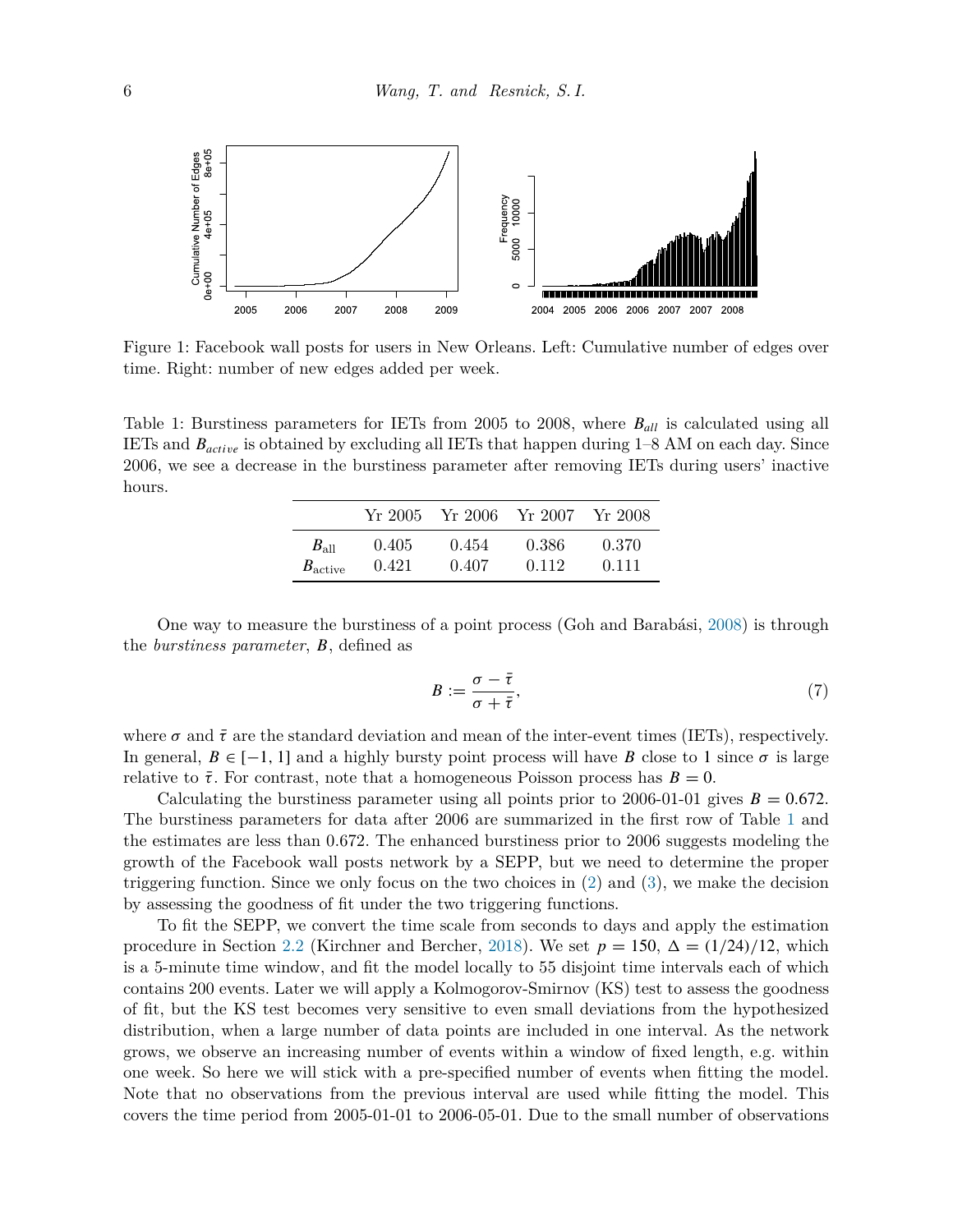at the beginning of the Facebook network, we do not further decrease the value of  $\Delta$  since it will generate too many zeroes, making the optimization setup in [\(5\)](#page-3-3) less accurate. Also, choosing too large a *p* leads to error codes when doing computations in R so we do not further increase *p*.

Assuming a power law triggering function ([3](#page-2-1)), we apply the method outlined in Section [2.2](#page-3-0) and yielding the estimates

$$
\tilde{\theta} := \Big(\tilde{\eta}, \tilde{K}, \tilde{\gamma}\Big).
$$

To assess the goodness of fit, we transform the event times

<span id="page-6-2"></span>
$$
\Lambda(T_i; \boldsymbol{\theta}) := \int_0^{T_i} \lambda(t | \mathcal{H}_t; \boldsymbol{\theta}) dt, \qquad i = 1, \dots, n,
$$
\n(8)

and evaluate  $\{\Lambda(T_i): i = 1, \ldots, n\}$  using parameters estimated by  $\tilde{\theta}$ . With a power-law triggering function, estimated values of the transformed event times are

<span id="page-6-0"></span>
$$
\Lambda(T_i; \tilde{\theta}) := \tilde{\eta} T_i + \tilde{K} \sum_{k=1}^{i-1} \Big( 1 - (1 + T_i - T_k)^{-(\tilde{\gamma}-1)} \Big). \tag{9}
$$

If the model fit is good, the transformed inter-event times,

<span id="page-6-1"></span>
$$
\{\Lambda(T_i; \tilde{\boldsymbol{\theta}}) - \Lambda(T_{i-1}; \tilde{\boldsymbol{\theta}}) : i = 1, \dots, n\}
$$
\n(10)

should be iid exponentially distributed with unit rate (cf. Proposition 7.4.IV in Daley and Vere-Jones, [2003\)](#page-21-12). Examining the plots of autocorrelation function (ACF) (collected in the online supplement on <https://github.com/tw398/NetworkGrowth>) shows little autocorrelation among transformed IETs. Then we applied a KS test to see whether the transformed IETs calculated as in [\(9\)](#page-6-0) and ([10\)](#page-6-1)) follow an exponential distribution with unit rate. Overall, we think the model fit is adequate if the KS test returns an approximately 50% acceptance rate with level  $\alpha = 0.01$ over all time windows. It turns out that the KS test does not reject the SEPP model with a power-law triggering function [\(3\)](#page-2-1) for only 1 out of the 55 disjoint time windows, no matter whether the significance level,  $\alpha$ , is set to 0.01 or 0.05. Moreover, estimates of the index of the power-law function,  $\gamma$ , are large (with a median  $\approx 28.6$  based on the 55 estimates), which indicates that the decay rate of the triggering function is fast. In order to look for common growth patterns across different datasets, we then restrict ourselves to an exponential triggering function as in [\(2\)](#page-2-0), which is widely applied in the literature; see for example Rizoiu et al. [\(2017a\)](#page-22-9).

Therefore, we refit the SEPP model to the same 55 disjoint time intervals but this time used the exponential triggering function. Setting  $p = 150$ ,  $\Delta = (1/24)/12$  and applying the method outlined in Section [2.2](#page-3-0) give a new set of estimates:

<span id="page-6-3"></span>
$$
\widehat{\boldsymbol{\theta}} := (\widehat{\eta}, \widehat{K}, \widehat{\beta}). \tag{11}
$$

Again, we calculate the transformed times in ([8](#page-6-2)) using  $\hat{\theta}$  and test the empirical distribution of the transformed IETs against the hypothesis of an exponential distribution with unit rate. With an exponential triggering function ([2](#page-2-0)), the transformed event times defined in [\(8\)](#page-6-2) become

<span id="page-6-4"></span>
$$
\Lambda(T_i; \widehat{\boldsymbol{\theta}}) := \widehat{\eta} T_i + \widehat{K} \sum_{k=1}^{i-1} \left( 1 - e^{-\widehat{\beta}(T_i - T_k)} \right), \qquad i = 1, \dots, n,
$$
\n(12)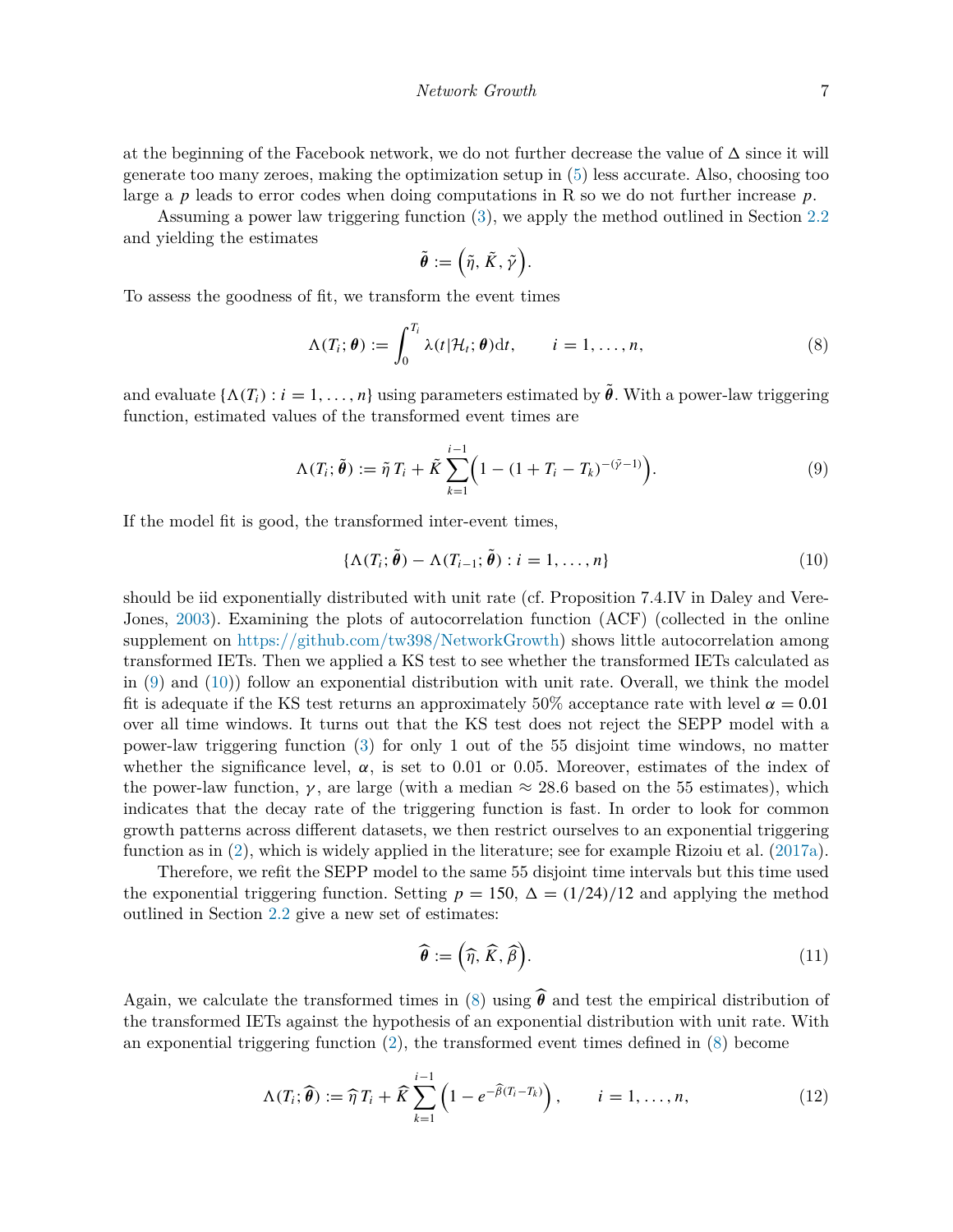and the transformed IETs are

<span id="page-7-1"></span>
$$
\{\Lambda(T_i; \widehat{\boldsymbol{\theta}}) - \Lambda(T_{i-1}; \widehat{\boldsymbol{\theta}}) : i = 1, \dots, n\}.
$$
\n(13)

From the ACF plots (see supplement), we do not observe large autocorrelation among transformed IETs and the acceptance rate of the KS test increases to  $48.1\%$  with  $\alpha = 0.05$ . The rate reaches 64.8% when  $\alpha = 0.01$ . Therefore, we conclude that the SEPP with an exponential triggering function provides a better fit to the Facebook data from 2005-01-01 to 2006-05-01. Note that due to the small number of events at the beginning of the network, it takes a long time to accumulate 200 consecutive events. In fact, the actual durations of the first 10 time windows are all longer than a week. For a long time duration, it is possible to observe abnormal IETs which leads to rejections by the KS test. If we remove the first 10 windows, the two acceptance rates increase to 50.0% and 67.4%, respectively. Accounting for such fact, we think the obtained acceptance rate indicates a good fit of the SEPP model.

The analysis is then extended to the next 100 disjoint time windows each of which includes 200 points and this covers the time period from 2006-05-01 to 2006-09-22. However, the estimation algorithm in Section [2.2](#page-3-0) fails when applied to data subsequent to the 57-th time window, indicating a change in the underlying model should be made. Looking at the first 56 time windows (from 2006-05-01 to 2006-08-20), we see that the acceptance rates of the KS test decrease to 40% with  $\alpha = 0.05$  and 56.4% with  $\alpha = 0.01$ . Since we see decreases in the acceptance rates and a failure of the estimation algorithm from 57-th time window onwards, we conclude that 2006-05-01 to 2006-09-22 is a period where a model change seems to take place.

Figure [2](#page-7-0) summarizes the parameter estimates  $\hat{\theta}$  (cf. ([11\)](#page-6-3)) over the total 110 disjoint time windows covering the period from 2005-01-01 to 2006-08-20. Within each time window, 200 points are included. We notice that after the 64-th time window,  $\hat{K}$  starts to take negative values, which deviates from the model assumption in [\(2\)](#page-2-0). Moreover, after the 64-th time window, negative values of  $\widehat{K}$  are offset by large positive values of  $\widehat{n}$ . For the two negative incidences of  $\widehat{K}$ before the 64-th time window, the magnitude of  $\widehat{K}$  is small (very close to 0) and the KS test does not accept the model. Therefore, we conclude that changing the underlying model is necessary from the 64-th time window onward (i.e. after 2006-05-24) and the SEPP with an exponential triggering function can only be used to model the Facebook data from 2005-01-01 to 2006-05-23.



<span id="page-7-0"></span>Figure 2: Estimated values of  $\widehat{\boldsymbol{\theta}} = (\widehat{\eta}, \widehat{K}, \widehat{\beta})$ for the Facebook data from 2005-01-01 to 2006-08-20. Each set of parameter estimates is calculated using 200 points. The model struggles to fit after the 64-th time window.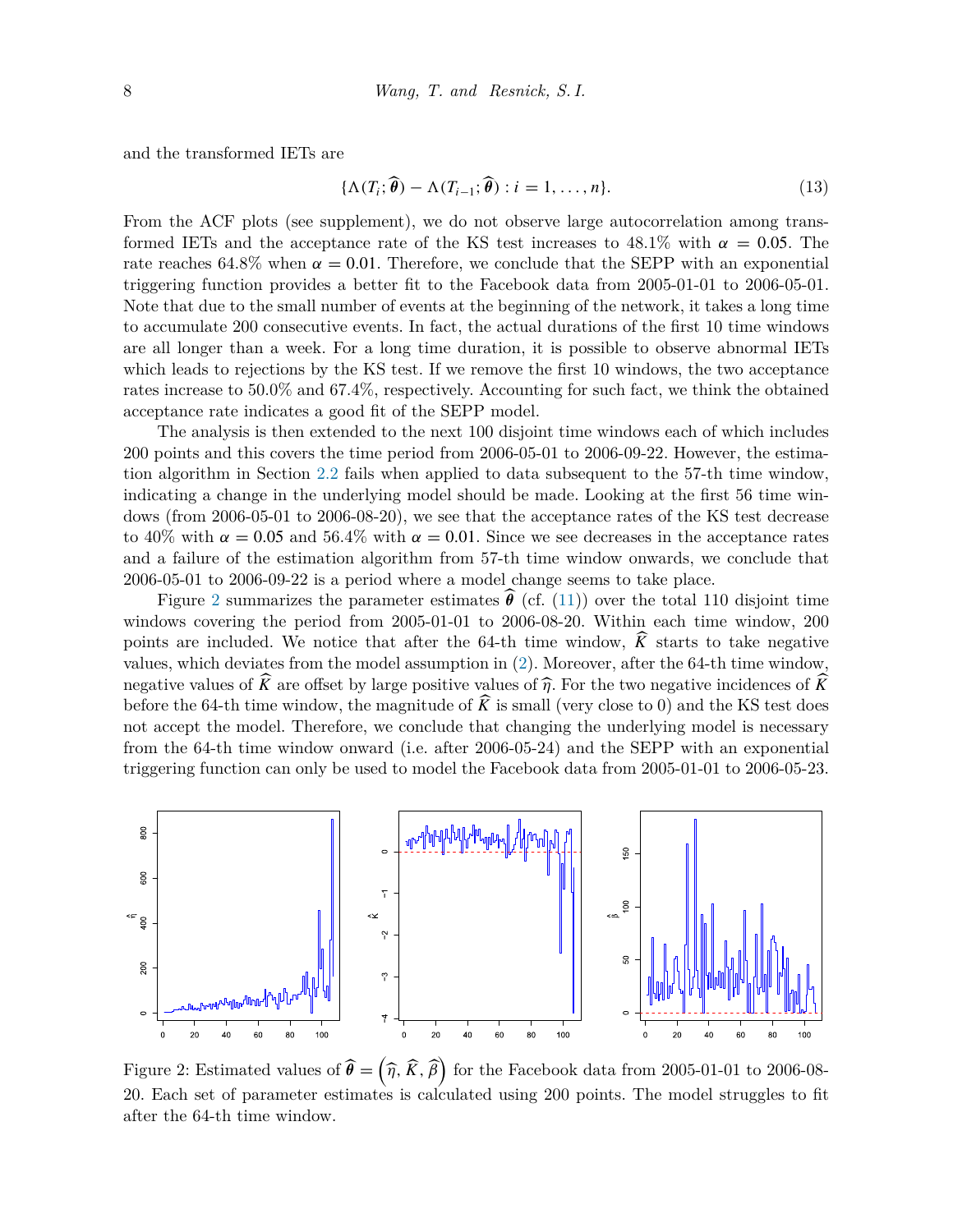

<span id="page-8-0"></span>Figure 3: Cumulative number of edges in two periods: (1) Left: 2005-04-11 to 2005-04-20 (when the SEPP model fits well); (2) Middle: 2006-05-21 to 2006-05-30 (when the SEPP model fits poorly). (3) Right: 2007-05-11 to 2007-05-20. Red line segments refer to edges created during 1–8 AM each day (US Central Time Zone), when we expect sleep interferes with Facebook activity. The left plot looks more bursty and erratic than the other two and a repetitive growth pattern is observed in the middle and right plots.

When inspecting the network growth pattern after 2006-05-24, we see a repeating pattern. For comparison, in Figure [3](#page-8-0) we plot the cumulative number of edges from 3 representative periods:

- 1. 2005-04-11 to 2005-04-20, where the SEPP model fits well.
- 2. 2006-05-21 to 2006-05-30, where the SEPP model starts to give poor fit to the data indicating a change in the model.
- 3. 2007-05-11 to 2007-05-20, where a common repetitive pattern is observed.

The line segments in red correspond to the accumulation of new edges from 1 to 8 AM each day, during which we expect sleep interferes with Facebook activity, and the timestamps are adjusted according to the US Central Time Zone. When no accumulation of edges has been made during 1–8 AM, then we do not color the sleeping hours as red.

In a plot of cumulative number of edges, a relatively long flat line segment corresponds to a relatively long IET, meaning a long period of inactivity in the network. Comparing the three panels in Figure [3](#page-8-0) shows that at first when the SEPP model is accepted, the longer IETs are not necessarily associated with anticipated sleeping periods but later on longer IETs are usually associated with the expected inactive hours (during 1–8 AM). Moreover, Table [1](#page-5-2) summarizes the burstiness parameter based on the point process from 2005 to 2008, where *B*all is calculated using all timestamps during the year and  $B_{\text{active}}$  excludes timestamps that occur during  $1-8$  AM each day. Note that from 2006 onward, excluding timestamps during expected sleeping periods makes the point process less bursty.

Next we exclude timetamps that occur during 1–8 AM on each day and obtain reduced data sets for each day. Motivated by the observed decrease in the burstiness of the process shown in Table [1,](#page-5-2) we fit a NHPP to the reduced point process with constant rate across a day but changing rates from day to day. The estimated rate parameter of the Poisson process is calculated using MLE and this procedure is applied to data from 2006-05-01 to 2008-12-31. Estimation results are given in Figure [4.](#page-9-0)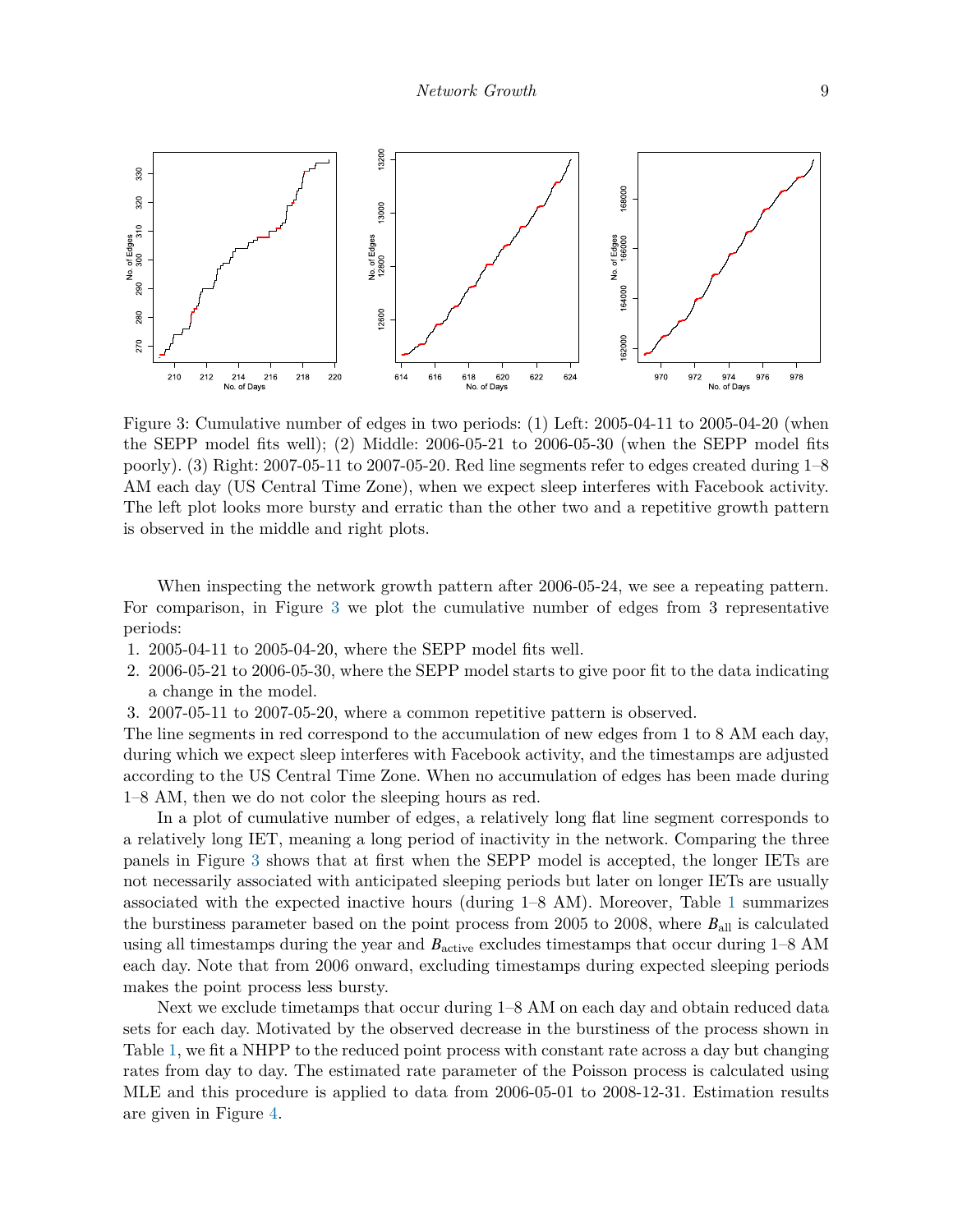

<span id="page-9-0"></span>Figure 4: MLE's of the rate parameter when a homogeneous Poisson process is fitted to daily cleaned IETs (excluding IETs during 1–8 AM) for the Facebook data from 2006-05-01 to 2008- 12-31.

We then test each day's reduced IET data against the exponential null. We also assess our exponential fit by conducting a KS test. For  $\alpha = 0.01$ , 90.3% of the time the KS test does not reject the exponential fit. With  $\alpha = 0.05$ , the acceptance rate of the KS test is 76.2%. Meanwhile, from mid 2007 to mid 2008, the estimated Poisson rate remains relatively stable but keeps increasing after mid 2008, which matches what we have observed from Figure [1.](#page-5-0)

#### **3.1.1 Summary of Facebook Wall Posts Data**

From the analysis of the Facebook wall posts data, we see that the network growth of the Facebook wall posts (New Orleans) has three different phases.

- 1. Prior to the first quarter of year 2006, the point process is bursty and we model the network growth by a SEPP with an exponential triggering function as specified in [\(2\)](#page-2-0). We consider this time period as the startup phase of the network.
- 2. Starting from May 2006, we observe a repetitive growth pattern. Users are less active on the network during 1–8 AM when we expect users are asleep. After removing timestamps occurring between 1–8 AM, the reduced point process becomes less bursty and can be modeled by a NHPP where the Poisson rate is constant across a day but changing as we move from day to day.
- 3. From mid 2007 to mid 2008, the daily estimates of the Poisson rate parameter come to a relatively stable phase but start increasing again after mid 2008, perhaps as suggested by Viswanath et al. ([2009\)](#page-22-13) as a result of the release of Facebook's new design.

#### **3.2 Dutch Wiki Talk**

We now discuss data from another regional social network, the Dutch Wikipedia Talk. This dataset has been analyzed in Wan et al. ([2017\)](#page-22-14) where we fit a linear preferential attachment model, but here we only consider the timestamp information in this dataset. We take the cleaned data from Wan et al. [\(2017](#page-22-14)) where inferred administrative broadcasts and posts are removed and look at remaining edges created from 2003-01-01 to 2013-12-31. The data forms a directed network where nodes are users and edges denote user interactions on the talk pages in Dutch Wikipedia.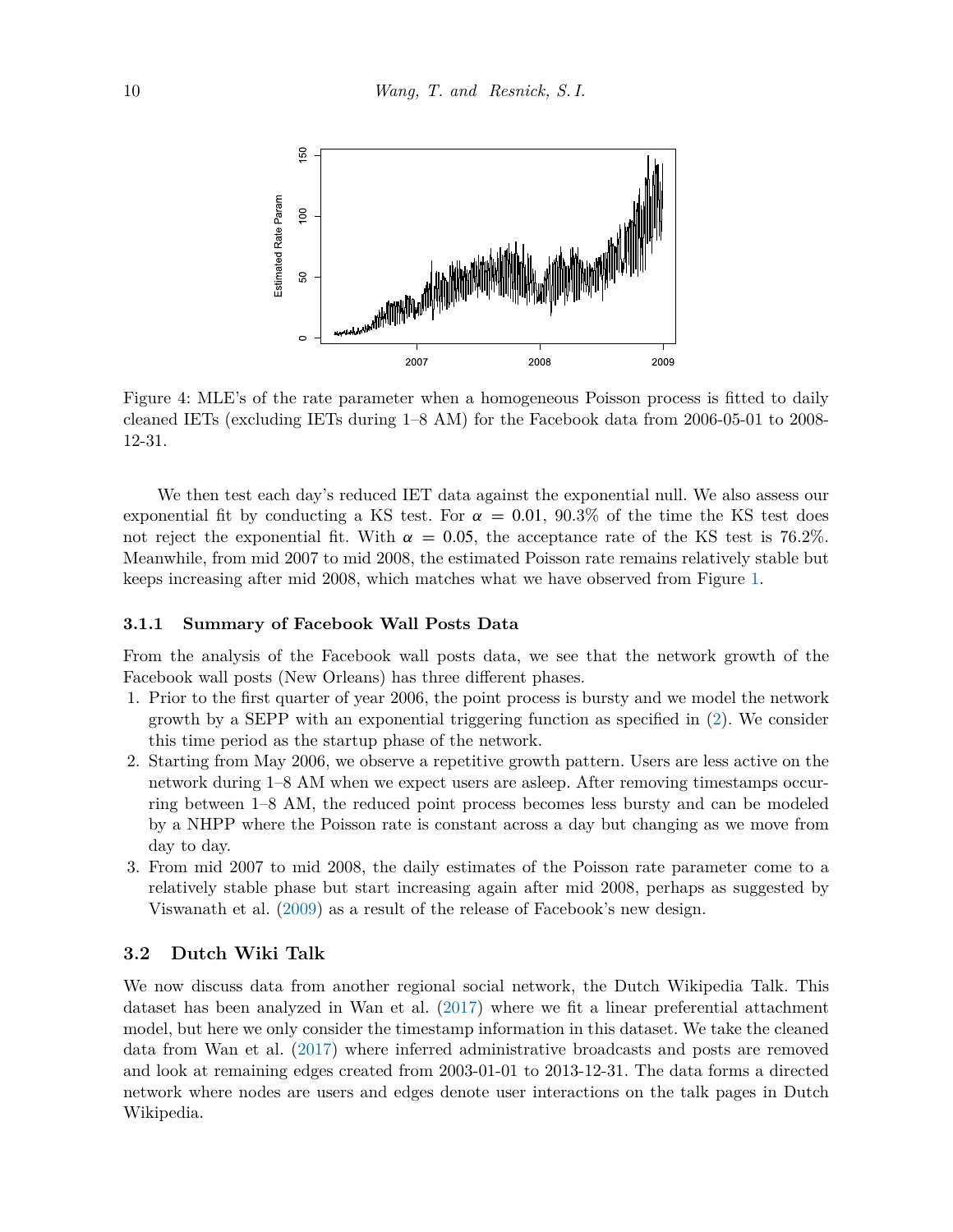

<span id="page-10-0"></span>Figure 5: The evolution of the Dutch Wiki Talk data. Left: Cumulative number of edges over time. Right: Total number of new edges added per week.

This dataset contains 924,473 rows and three columns. The first two columns are users' anonymized ID's and the third column is a UNIX timestamp for the time when the user in column 1 writes a message on the Wiki talk page of the user in column 2. The summary of timestamps for this network is in Figure [5](#page-10-0). We adjust all timestamps according to the Central Europe Time Zone. Different from the Facebook wall post data, the Dutch Wiki Talk data displays an accelerating growth between 2003 and 2007 but starting from 2008 the growth pattern is close to linear.

Similar to the Facebook case, after accounting for the poor fit of a SEPP model with a power-law triggering function [\(3\)](#page-2-1), we settle on the exponential triggering function ([2](#page-2-0)). We divide the Dutch Wiki talk data from 2003-01-01 to 2005-12-31 into 151 disjoint time windows, each of which contains 500 events, and fit the SEPP model to each time window using the algo-rithm of Section [2.2](#page-3-0) with  $p = 150$  and  $\Delta = (1/24)/12$ . We denote estimated model parameters by  $\widehat{\theta}$  with three components as detailed in [\(11](#page-6-3)). With  $\widehat{\theta}$ , we compute the transformed time  $\Lambda(T_i)$ ,  $i = 1, 2, \ldots, n$  as in [\(8\)](#page-6-2) and use a KS test to examine whether the transformed IETs (calculated using  $(12)$  $(12)$  and  $(13)$  $(13)$  are exponentially distributed with rate 1. Out of the 151 sets of estimates, the acceptance rate for the KS test is  $30.7\%$  with  $\alpha = 0.05$  and  $46.7\%$  with  $\alpha = 0.01$ . Also, the ACF plots (see supplement) do not suggest high autocorrelation among the transformed IETs.

This acceptance rate looks lower than for the Facebook case but now 500 events are included in each estimation interval as opposed to 200 events for Facebook. With a larger sample size, we are more likely to have abnormal IETs that deviate from our model and hence reject the null. Meanwhile, the Dutch Wiki case also has a similar problem as for Facebook. At the beginning of the network recording period, it takes a long time to accumulate 500 events (10 days or more for the first 22 time windows), which again increases the possibility of having abnormal observations. The bigger sample size, slow network startup and the sensitivity of the KS test to outliers encourage us to proceed assuming the SEPP model for this time period.

Estimated values of parameters are given in Figure [6](#page-11-0), where the left, middle and right panels give  $(\hat{\eta}, \hat{K}, \hat{\beta})$ , respectively. From the left plot of Figure [6,](#page-11-0) we observe a positive trend in  $\hat{\eta}$  with larger variation after 100 time windows (2005-09-07). Meanwhile,  $\hat{\beta}$  fluctuates more after the 46-th time window (2005-02-09), and the large magnitudes of  $\beta$  suggest a fast decay of the self-excitation. Also,  $\widehat{K}$  jumps out of the stationary range  $(0, 1)$  after 100 time windows. When  $\widehat{K}$  is negative, it is compensated by a large positive  $\widehat{\eta}$ . These facts indicate the model increasingly struggles to fit the data as time progresses.

We further extend the estimation procedure to the data from 2006-01-01 to 2006-12-31, namely 236 disjoint time windows each of which has 500 points. The same KS tests are applied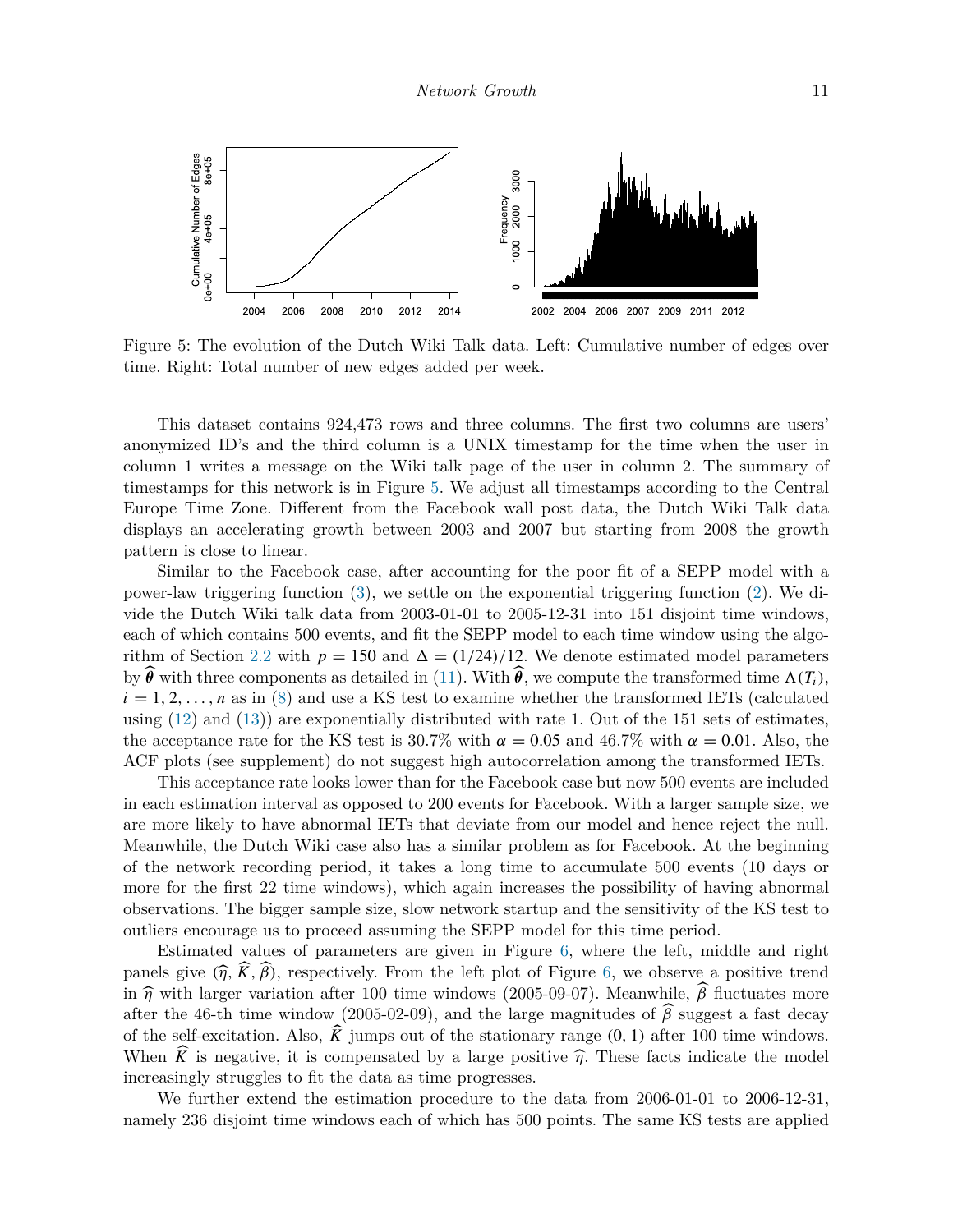

<span id="page-11-0"></span>Figure 6: Left to right: Estimates for *η, K, β* from the Dutch Wiki talk data 2003-01-01 to 2005- 12-31. Each set of estimates are computed using 500 points. After 45 disjoint time windows, estimates for  $\beta$  are more volatile and after 100 windows estimates for *K* occasionally jump outside of the *(*0*,* 1*)* range.



<span id="page-11-1"></span>Figure 7: Left to right: Estimates for  $\eta$ , K,  $\beta$  based on the Dutch Wiki talk data from 2006-01-01 to 2006-12-31. Each set of estimates are computed using 500 points. The three estimated parameters are quite variable. A large positive  $\hat{\eta}$  is associated with a negative  $\hat{K}$ , which indicates problematic fit.

to transformed IETs and now with  $\alpha = 0.05$ , the acceptance rate decreases to 19.7% and 31.4% when  $\alpha = 0.01$ . Estimated parameter values are plotted in Figure [7](#page-11-1). We see from Figure 7 that  $\hat{\eta}$  fluctuates more and a large positive  $\hat{\eta}$  is likely to be accompanied by a negative K. Estimated values for  $\beta$  are also volatile and sometimes become very close to zero. Therefore, we are uncomfortable with the fit and seek a different model for data after 2005-02-09.

Looking at data after 2005-02-09, similar to the Facebook case, we also find a similar repetitive pattern. Figure [8](#page-12-0) gives an example where we plot the cumulative number of edges created from

- 1. 2003-10-11 to 2003-10-18: the SEPP model fits well.
- 2. 2005-02-07 to 2005-02-13: the SEPP model starts to fit poorly.
- 3. 2006-05-16 to 2006-05-22: a clear repetitive pattern is observed.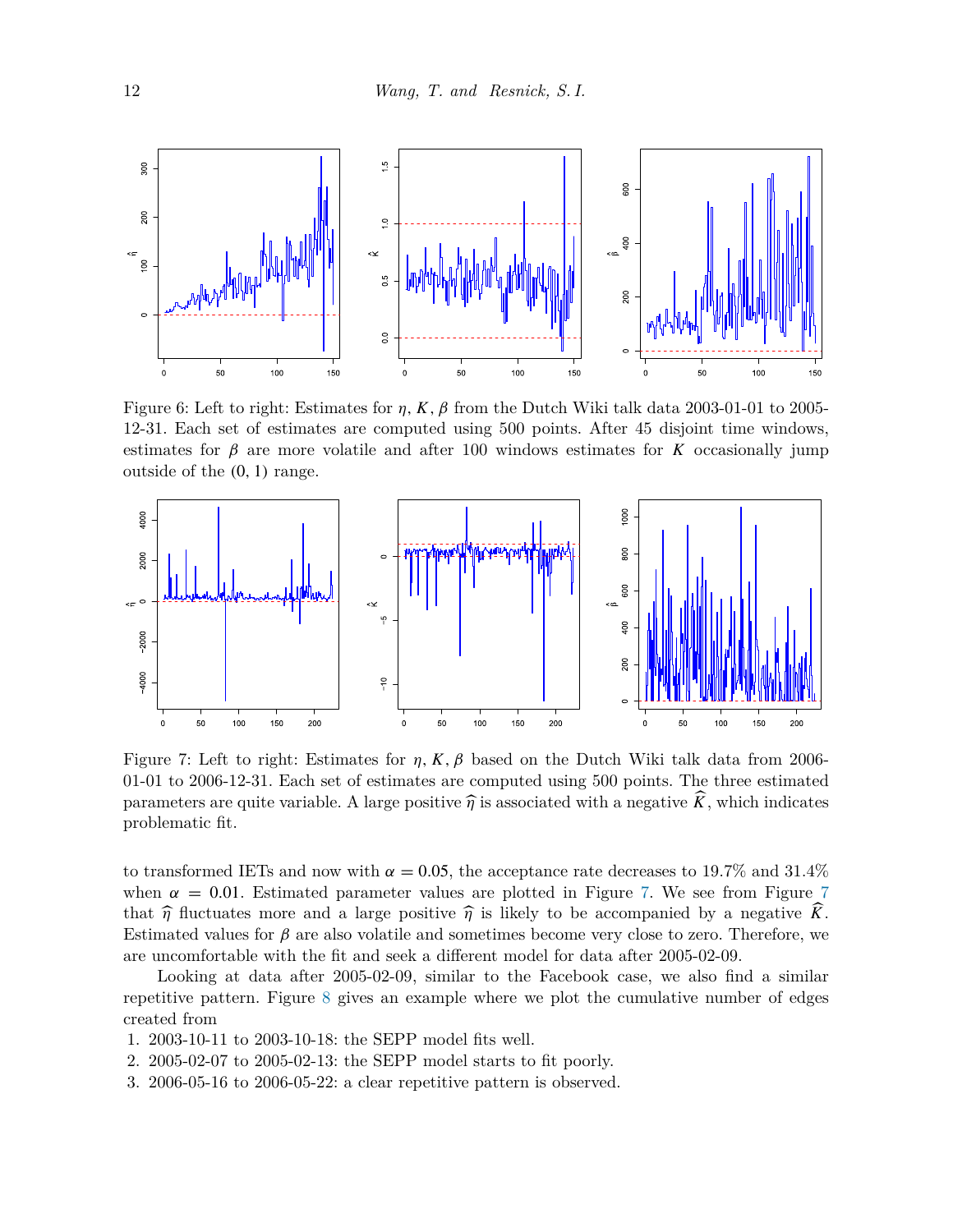

<span id="page-12-0"></span>Figure 8: Cumulative number of edges during three periods. Left: 2003-10-11 to 2003-10-18. Middle: 2005-02-07 to 2005-02-13. Right: 2006-05-16 to 2006-05-22. Red line segments refer to edges created during 0–9 AM each day (Central Europe Time Zone), when we expect sleep interferes with Dutch Wiki talk activity. We observe a repeating pattern in the network growth in the middle and right panels.

<span id="page-12-1"></span>Table 2: Burstiness parameters for IETs of the Dutch Wiki talk data from 2003 to 2007, where *B*<sub>all</sub> is computed using all IETs and we calculate *B*<sub>active</sub> by excluding all IETs occurring during 0–9 AM on each day. Excluding IETs from 0–9 AM decreases the burstiness parameter.

|                     | Yr 2003 - |       |       | Yr 2004 Yr 2005 Yr 2006 Yr 2007 |       |
|---------------------|-----------|-------|-------|---------------------------------|-------|
| $B_{\rm all}$       | 0.441     | 0.395 | 0.460 | 0.447                           | 0.471 |
| $B_{\text{active}}$ | 0.448     | 0.401 | 0.375 | 0.257                           | 0.213 |

All IETs associated with edges created between 0–9 AM each day are marked as red segments in Figure [8](#page-12-0). We see that after the SEPP model starts to return a poor fit in 2006, longer IETs are often associated with the time period when people usually sleep and are therefore inactive on networks.

Table [2](#page-12-1) summarizes the burstiness parameters where  $B_{all}$  is computed using all timestamps and we calculate  $B_{\text{active}}$  by excluding timestamps occurring during  $0-9$  AM on each day. We see that the point process is progressively less bursty after timestamps between 0–9 AM are removed.

Based on the evidence of decreasing burstiness in Table [2](#page-12-1) and also Figure [8,](#page-12-0) we exclude timestamps created between 0–9 AM on each day after 2005-02-01 and fit a NHPP to the cleaned data with a constant rate within each day. We plot estimated daily rate parameters in Figure [9](#page-13-0) based on data from 2005-02-01 to 2013-12-31. The Poisson rate estimates are increasing until 2008 and remain relatively stable from 2008 onward.

We use a KS test for a null hypothesis of exponentiality applied to the daily cleaned data. We summarize the acceptance rate of the KS test in Table [3](#page-13-1) with  $\alpha = 0.01, 0.05$ . We see that the acceptance rate of the KS test is increasing over each year indicating an improvement in the Poisson fit. Hence, for the Dutch Wiki talk network from 2005 to 2008, we can model the daily point process without the points during 0–9 AM as a NHPP but the estimated rate parameters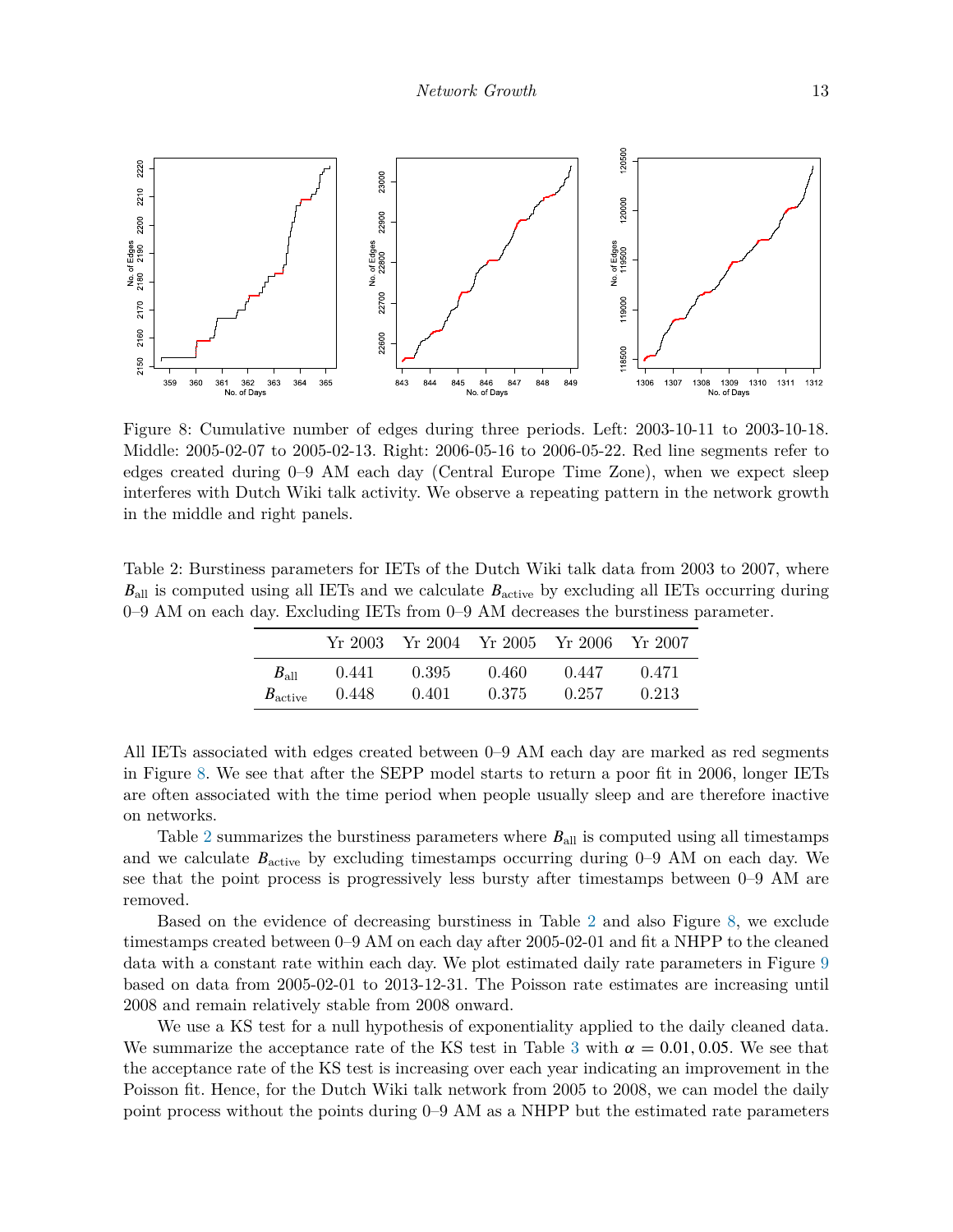

<span id="page-13-0"></span>Figure 9: MLE's of the exponential rate parameter when a NHPP is fitted to daily cleaned IETs (excluding IETs during 0–9 AM) based on the Dutch Wiki talk data from 2005-02-01 to 2013-12-31.

Table 3: Acceptance rate (%) of the KS test for a NHPP model fitted to the Dutch Wiki talk data from 2005-02-01 to 2013-12-31. We assume the rate parameter is constant across the day but varies from day to day. The fit improves since year 2008.

<span id="page-13-1"></span>

| Yr 20XX 05 06 07 08 09 10 11 12 13                           |  |  |  |  |  |
|--------------------------------------------------------------|--|--|--|--|--|
| $\alpha = 0.05$ 30.9 22.7 27.9 31.2 34.5 36.7 35.1 35.1 32.3 |  |  |  |  |  |
| $\alpha = 0.01$ 51.5 40.0 49.6 49.3 60.0 60.3 58.6 62.7 55.1 |  |  |  |  |  |

are in general increasing. After 2008, the Poisson fit to the cleaned data is good and the estimated rate parameters stay relatively stable.

#### **3.2.1 Summary of Dutch Wiki Talk Data**

From the analysis of the Dutch Wiki talk data, we conclude that the growth pattern has three phases:

- 1. In the startup phase of the network until early 2005, the point process is bursty and wellmodelled by a SEPP with an exponential triggering function [\(2\)](#page-2-0).
- 2. From February 2005 onward, after accounting for a daily inactive cycle from we model remaining timestamps by a NHPP with constant rate across a day but changing rates from day to day, Noticeably from Figure [9](#page-13-0), the daily rates fluctuate more and keep increasing from early 2005 to 2007, which can be regarded as the growing phase. Large fluctuations may be due to abnormal observations in the data, and the large fluctuations may account for the lower acceptance rate from the KS test; see Table [3.](#page-13-1)
- 3. Starting from 2008, the Poisson rate estimates (after removing timestamps between 1–9 AM) become relatively stable, and we think of it as the stable phase of the network growth.

In the interests of parsimony, one could try to fit an intensity function to the plot in Figure [9](#page-13-0) of the NHPP model used in the growing and stable phases. For instance, by looking for common trends in the rate estimates within a week. We give a brief discussion later in Section [4.2.](#page-19-0) However, we have not pursued this carefully.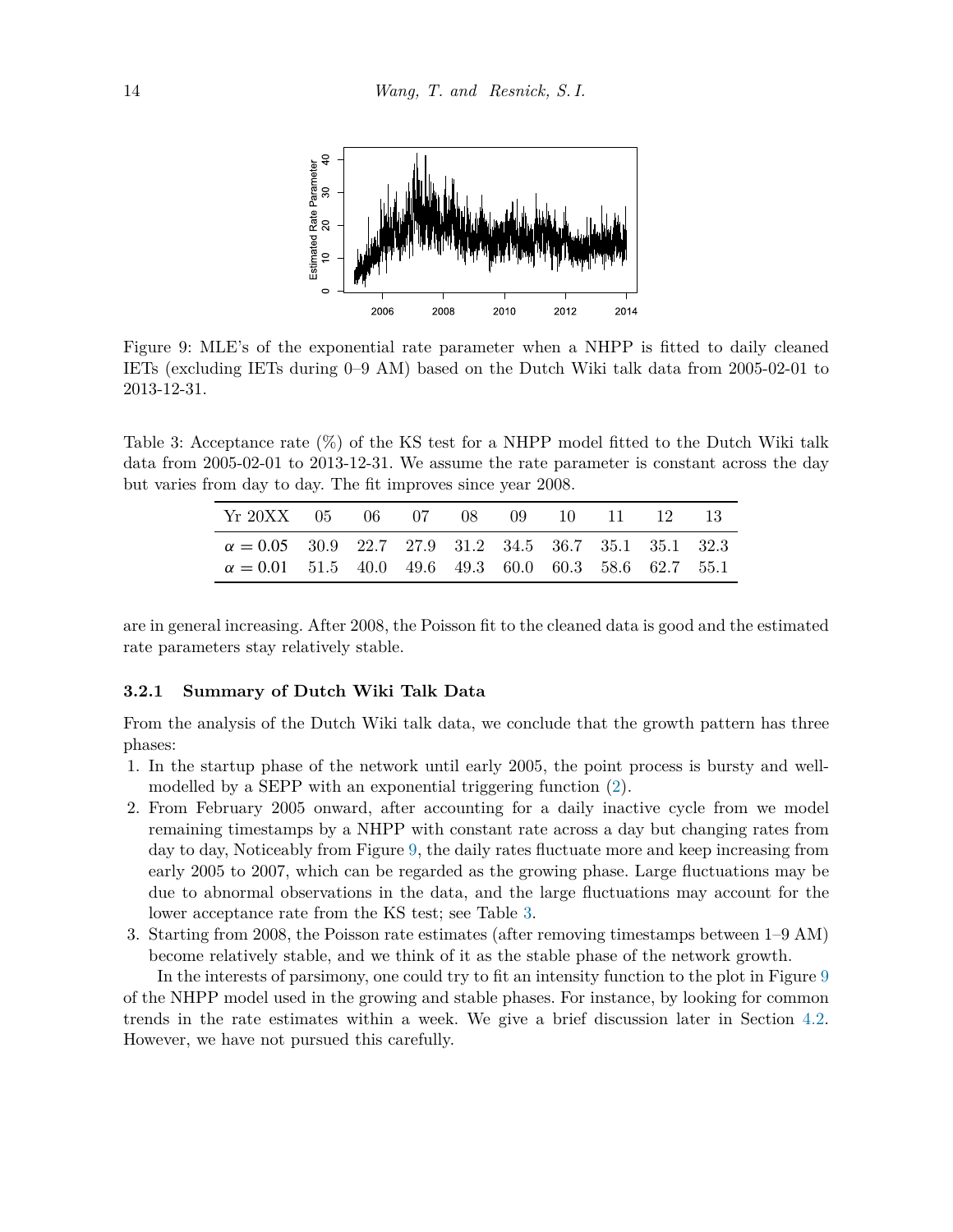

<span id="page-14-0"></span>Figure 10: The evolution of the German Wikipedia Talk network from 2003-01-01 to 2013-12-31. Left: Cumulative number of edges. Right: The number of edges added per week.



<span id="page-14-1"></span>Figure 11: Left to right: Estimated values for  $\hat{\eta}$ ,  $\hat{K}$ ,  $\hat{\beta}$ . Note that  $\hat{\eta}$  fluctuates more after the 82-nd time window (2004-07-19) and a large  $\hat{\eta}$  is offset by a negative  $\hat{K}$ , indicating a problematic fit.

#### **3.3 German Wiki Talk**

In this section, we consider the Wikipedia Talk data in German, which takes a similar format as in the Dutch case, but the dataset is much larger. We first clean the data by removing all edges created by "administrators" and "bots". This is done by Wiki-talk datasets [\(2016](#page-22-15)), where users of the German Wikipedia are classified into three different groups, namely "normal users", "administrators" and "bots". We again look at the data from 2003-01-01 to 2013-12-31. The cleaned dataset contains 5,863,373 rows and three columns. No doubt the larger size of German Wikipedia compared to Dutch Wikipedia is a consequence of the much larger number of fluent German speakers (90–95 million according to German Wikipedia, [2019\)](#page-22-16) compared to Dutch speakers (29 million by Dutch Wikipedia, [2019](#page-22-17)).

Figure [10](#page-14-0) displays summary timestamp plots where the cumulative number of edges over time is plotted in the left panel and the number of new edges added per week is given in the right panel. All timestamps are adjusted to the Central Europe Time Zone. The shape of the graph looks very similar to the Dutch case, but the German Wiki Talk data grows faster.

We start by examining the data from the first two years, namely from 2003-01-01 to 2004- 12-31, and divide the data into 196 disjoint time windows each of which includes 500 points. Fitting a SEPP model with an exponential triggering function (using the method in Section [2.2](#page-3-0) with  $p = 150$  and  $\Delta = (1/24)/12$  to data in these 196 time windows gives estimates of  $\theta$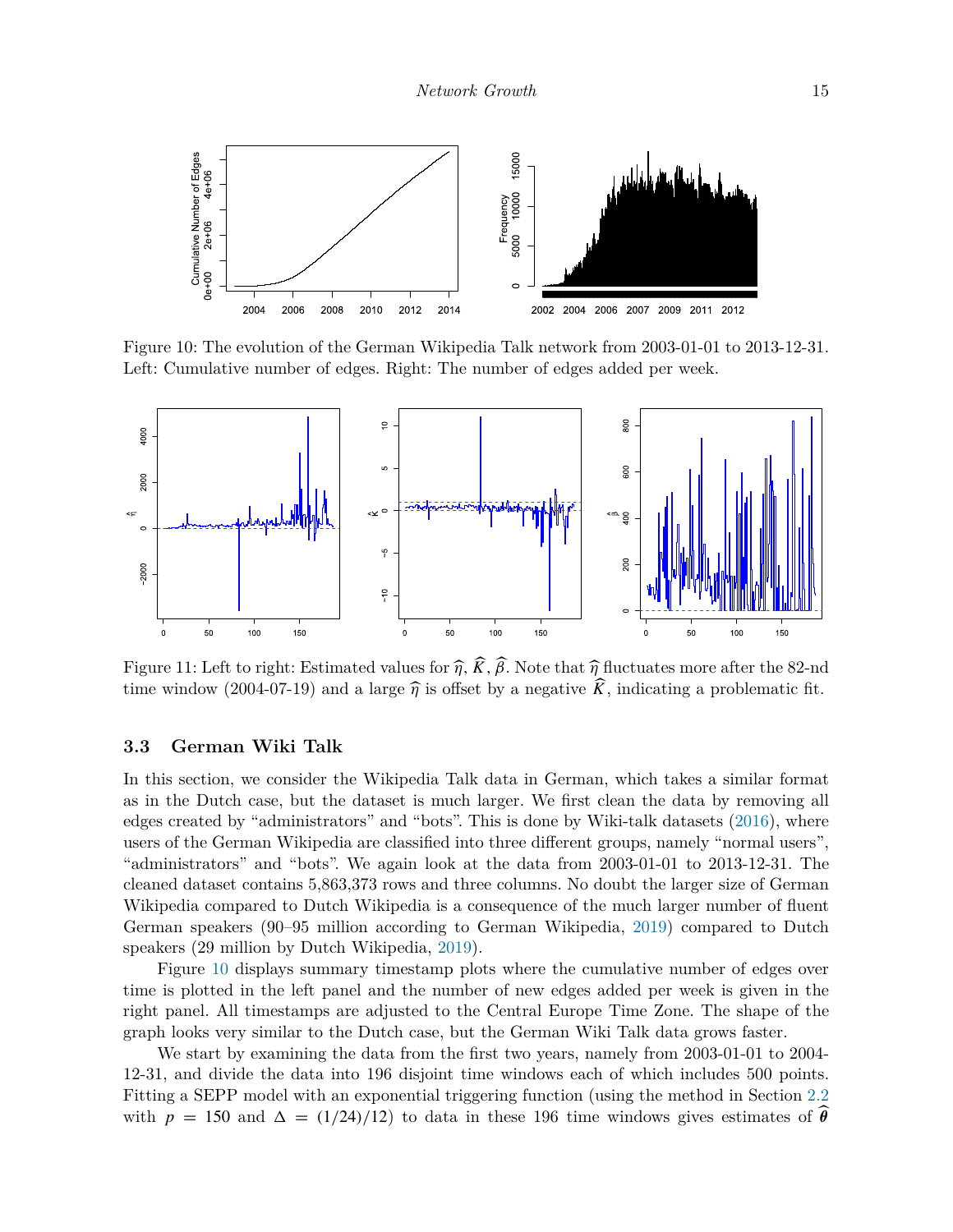

<span id="page-15-0"></span>Figure 12: Cumulative number of edges during three periods. Left: 2003-04-06 to 2003-04-12. Middle: 2004-07-15 to 2004-07-21. Right: 2005-04-15 to 2005-04-21. Red line segments give edges created during 0–9 AM each day (Central Europe Time Zone), when sleep interferes with German Wiki talk activity. Network growth has a repeating pattern in the middle and right panels.

as in Figure [11](#page-14-1). Subsequent to the 82-nd time window (2004-07-19),  $\hat{K}$  becomes more volatile and often a negative *K* is offset by a large positive value of  $\hat{\eta}$ . Fluctuations of the estimates  $\hat{\beta}$ also increase after the 82-nd time window and sometimes the estimated value is close to zero. These observations from Figure [11](#page-14-1) suggest the SEPP model struggles to fit the data after the 82-nd time window. In fact, the acceptance rate of the KS test which examines whether the transformed IETs (calculated using ([12\)](#page-6-4) and [\(13](#page-7-1))) are exponentially distributed with unit mean is 25.1% when  $\alpha = 0.05$  and 34.2% when  $\alpha = 0.01$ , if all 196 time windows are taken into consideration. However, if only focusing on the first 81 time windows, the acceptance rate of the same KS test increases to 36.6% for  $\alpha = 0.05$  and 47.6% for  $\alpha = 0.01$ . At the beginning of the time record, longer time periods are required to accumulate 500 events (10 days or more for the first 16 time windows) and so we are unlikely to obtain good fits and in light of this observation we conclude that the SEPP model gives an acceptable fit for the network growth until July 2004. We change the model for data after 2004-07-19.

Similar to the Dutch Wiki case, a repeating pattern is observed in the growth of the German Wiki talk network. Figure [12](#page-15-0) plots the cumulative number of edges during three time periods: 1. 2003-04-06 to 2003-04-12: the SEPP model fits well.

2. 2004-07-15 to 2004-07-21: the SEPP model fits poorly, suggesting changes in modeling.

3. 2005-04-15 to 2005-04-21: the point process exhibits a repetitive pattern.

Red line segments correspond to edges created during 0–9 AM on each day. From the middle and right panels of Figure [12](#page-15-0), as expected, we see a repeating pattern and users are less active from 0 to 9 AM on each day. This agrees with the findings in the Dutch Wiki case.

For the data from 2004-07-01 to 2013-12-31, we remove all timestamps during 0–9 AM and fit a NHPP model to the cleaned data such that the rate parameters are constant across the day but vary from day to day. The acceptance rate for the KS test assessing the Poisson fit is reported in Table [4.](#page-16-0) In general, fits after 2005 are better than before and on average, the acceptance rate is 35.9% when  $\alpha = 0.05$  and 58.2% when  $\alpha = 0.01$ . The estimated rate parameters (using reduced daily data) are plotted in Figure [13](#page-16-1). The rate estimates exhibit increasing trend until roughly 2007 and stay relatively stable afterwards. Estimates fluctuate more during 2007–2010, which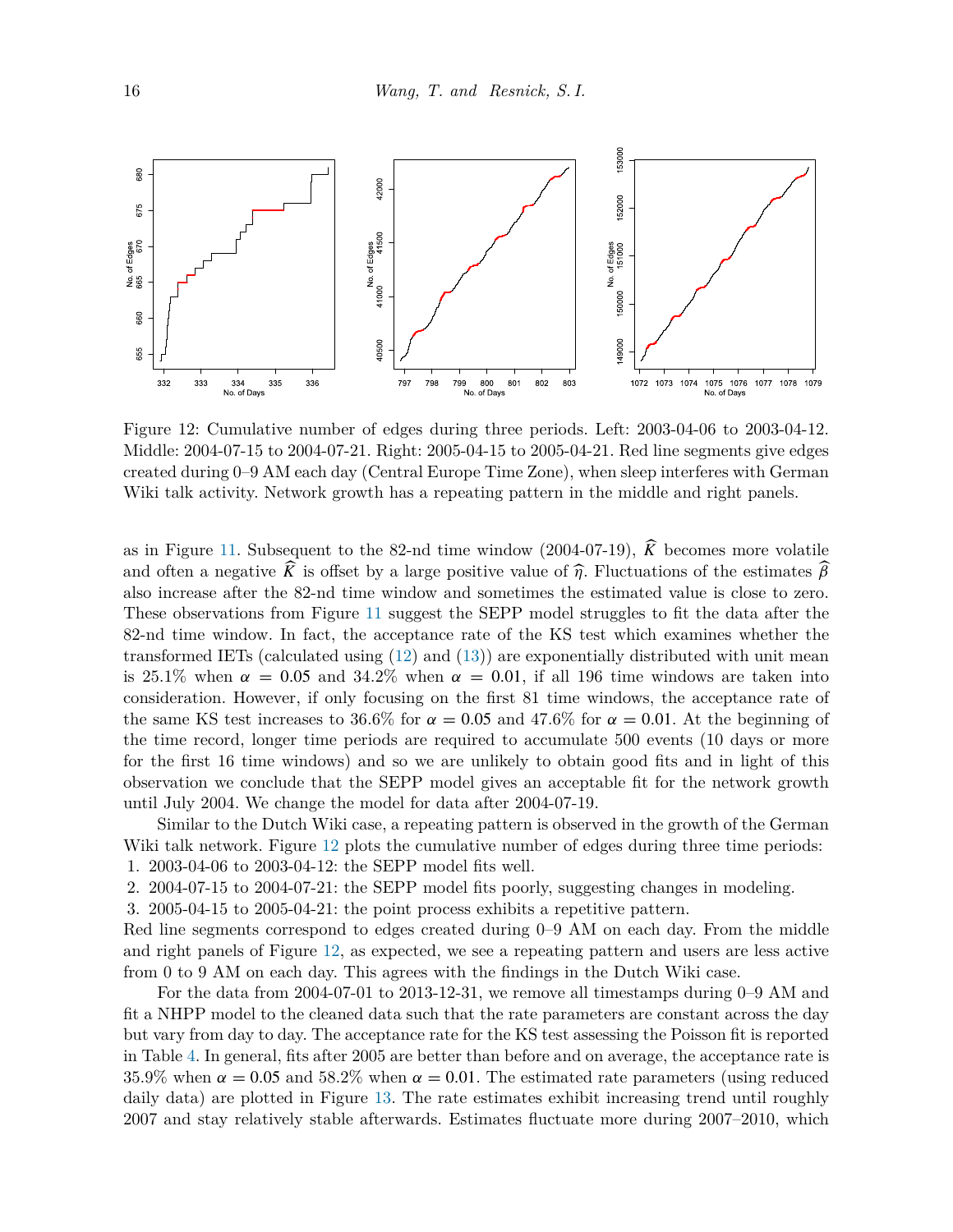Table 4: Acceptance rates (%) of the KS test for a NHPP model fitted to the German Wiki talk data from 2004-07-01 to 2013-12-31. The fit improves subsequent to year 2005. On average, the acceptance rate is  $35.9\%$  when  $\alpha = 0.05$  and  $58.2\%$  when  $\alpha = 0.01$ .

<span id="page-16-0"></span>

| Yr 20XX 04 05 06 07 08 09 10 11 12 13                             |  |  |  |  |  |
|-------------------------------------------------------------------|--|--|--|--|--|
| $\alpha = 0.05$ 21.1 51.5 41.1 20.2 26.3 27.1 27.4 44.7 40.8 41.1 |  |  |  |  |  |
| $\alpha = 0.01$ 33.7 73.4 63.0 41.1 50.4 49.3 48.8 67.9 66.3 59.2 |  |  |  |  |  |



<span id="page-16-1"></span>Figure 13: MLE's of the rate parameter when a NHPP is fitted to daily cleaned IETs (excluding IETs during 0–9 AM) based on the German Wiki talk data from 2004-07-01 to 2013-12-31.

is associated with lower acceptance rates of KS test in Table [4.](#page-16-0) This may be due to abnormal IETs during that particular time period which cannot be caught by the Poisson model.

#### **3.3.1 Summary of German Wiki Talk Data**

Conclusions for the German Wiki data are similar to the Dutch case. The network is in startup phase until July 2004 during which the growth can be modeled by a SEPP with an exponential triggering function. After the startup phase ends, edge creation can be viewed as a NHPP with constant rate within a day but different rates from day to day, plus a daily inactivity time period during which users are presumably asleep.

The difference between the German Wiki data and the Dutch one is the growth rate of the network. Although both were founded in 2001 (Dutch Wikipedia, [2019;](#page-22-18) German Wikipedia, [2019](#page-22-19)), German Wikipedia has more articles and the total number of German speakers (90–95 million) is also much larger than that of Dutch speakers (29 million) (Dutch Wikipedia, [2019;](#page-22-17) German Wikipedia, [2019\)](#page-22-16). These may accelerate the growth of the network and shrink the length of the startup phase.

#### **3.4 Math Overflow**

After seeing three regional communication networks that are geographically localized, for contrast we investigate another network which is not regional. The MathOverflow data includes interactions from the "StackExchange" site "MathOverflow". The network was launched September 28, 2009. Types of interactions on MathOverflow include answering a question from another user, commenting on another user's question and commenting on another user's answer. In the graphical representation of this network, users are nodes and online interaction between two users is regarded as a directed edge. The dataset contains 506,550 edges (rows) and covers the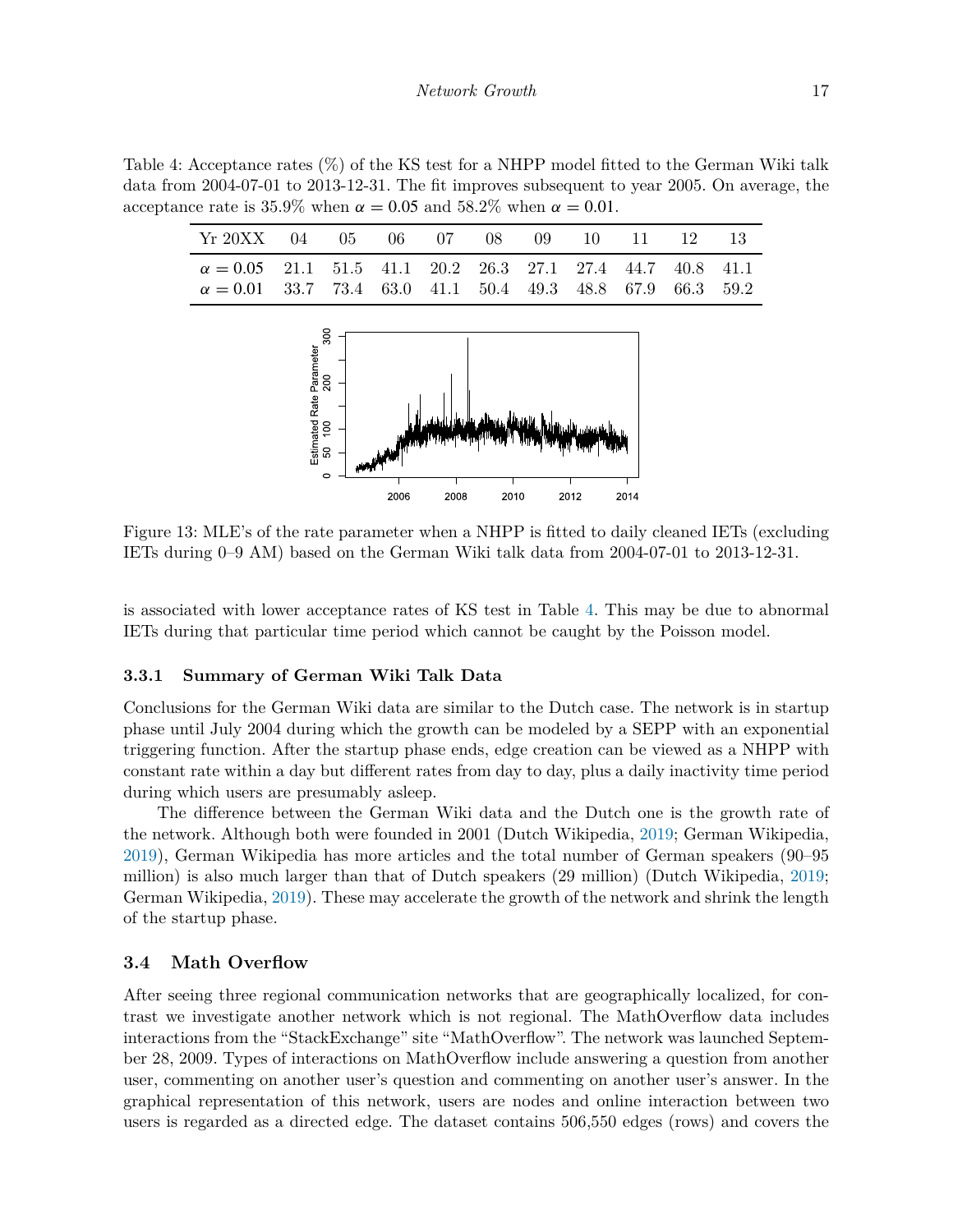

<span id="page-17-0"></span>Figure 14: Cumulative number of edges from the MathOverflow data during three representative time periods: (1) 2009-10-03–2009-10-07 (left; the beginning of the network); (2) 2010-03- 02–2010-03-06 (middle; about one year after the launch of MathOverflow); (3) 2012-11-12–2012- 11-16 (right; about two years after the launch of MathOverflow). Red line segments refer to edges created during 0–9 AM each day, based on US Central Time. Unlike the regional networks, the repeating pattern with a nightly inactivity period is not observed here, perhaps because the MathOverflow website is used by users worldwide and thus is not regional.

time period from 2009-09-28 to 2016-03-06. There are three columns in the dataset. The first two columns represent users' ID and the third column is a UNIX timestamp recording the time of the interaction. For each row, the first user interacts with the second user in one of the three ways given above.

Since the MathOverflow website can be accessed by users worldwide, there is no obvious choice of a particular time zone to adjust the timestamps associated with the creation of each edge. We simply set the time zone to be the US Central Time and Figure [14](#page-17-0) plots the cumulative number of edges within three time periods:

1. 2009-10-03–2009-10-07, which is the very beginning of the network.

2. 2010-10-03–2010-10-07, approximately one year after the network has been launched.

3. 2012-11-12–2012-11-16, approximately two years after the network has been launched.

Comparing Figure [14](#page-17-0) with Figure [3](#page-8-0), [8](#page-12-0) and [12,](#page-15-0) we see that the daily repeating pattern vanishes as the network evolves and no nightly period of inactivity is evident.

We try fitting a SEPP model to the first 5 months of the network data (from 2009-10- 01 to 2010-02-28) by creating 69 consecutive time windows each of which contains 500 points. Estimation results are presented in Figure [15.](#page-18-1) Then we again use a KS test to compare the transformed IETs (calculated using ([12\)](#page-6-4) and [\(13](#page-7-1))) with the null hypothesis of an exponential distribution with unit mean. Although the acceptance rate of the KS test is  $42.0\%$  when  $\alpha = 0.05$ and 58.0% when  $\alpha = 0.01$ , 15 out of the 69  $\hat{K}$  values (the middle panel of Figure [15\)](#page-18-1) are negative. When inspecting the ACF plots for transformed IETs (see supplement), large autocorrelations raise concern about the goodness of fit of the SEPP model. So even though the KS test has a reasonable acceptance rate, we conclude the SEPP is not suitable to model early-stage growth of MathOverflow.

Given that no clear repetitive daily inactivity period has been observed, we try fitting a NHPP to the timestamps such that IET data within one day is tested against an exponential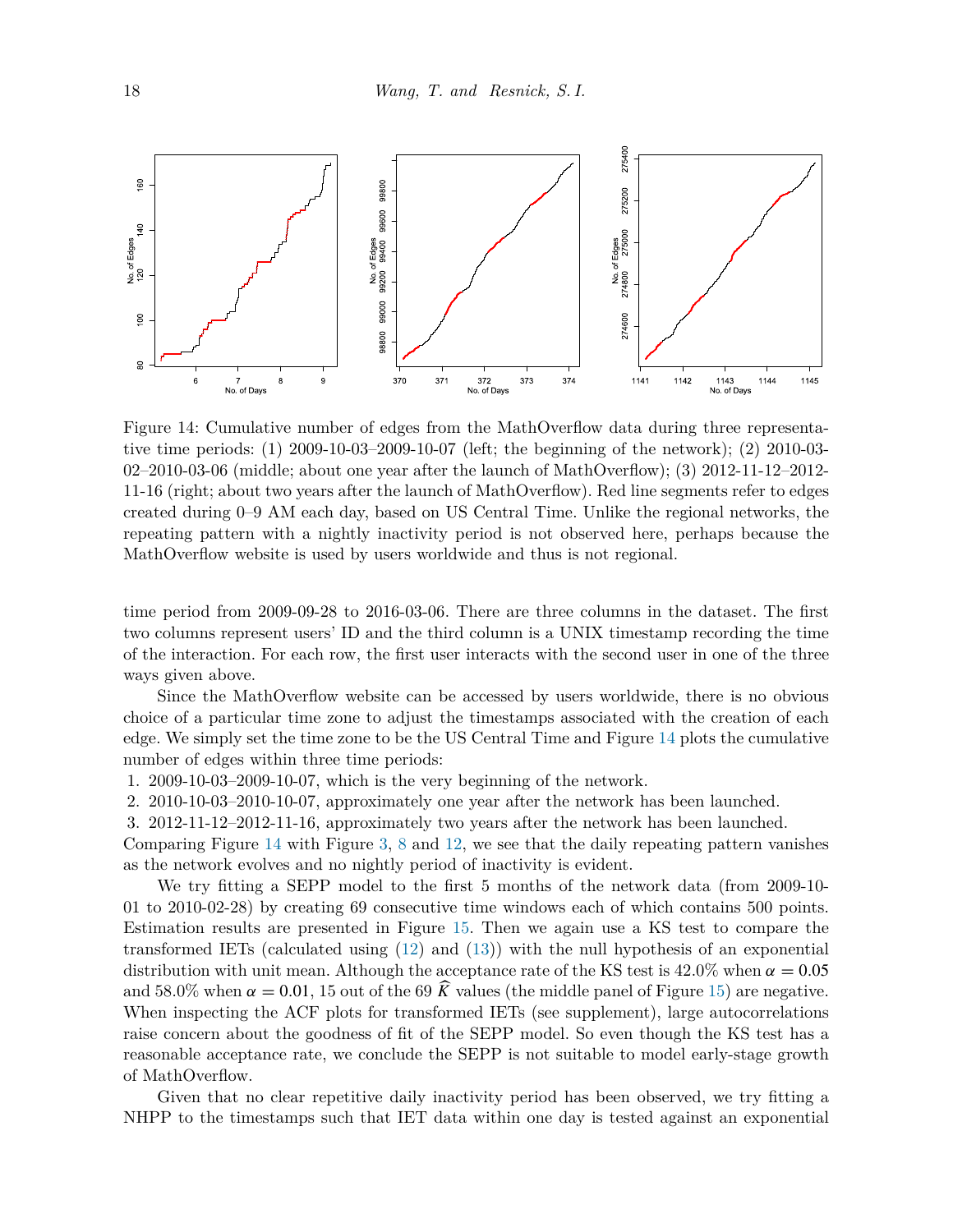

<span id="page-18-1"></span>Figure 15: Estimated values for  $(\hat{\eta}, \hat{\beta})$  (left) and  $\hat{K}$  (right) based on the MathOverflow data from 2009-10-01 to 2010-02-28. Each set of estimates is computed using 500 points. Note that 15 out of 69 estimated  $\widehat{K}$  values are negative.

<span id="page-18-2"></span>Table 5: Acceptance rate (%) of the KS test for a NHPP model fitted to the MathOverflow data from 2010-01-01 to 2015-12-31. The acceptance rate is high, but autocorrelation between IETs is not negligible.

| Yr 20XX 10 11 12 13 14 15                                                                      |  |  |  |
|------------------------------------------------------------------------------------------------|--|--|--|
| $\alpha = 0.05$ 67.1 67.7 76.4 70.7 66.3 65.5<br>$\alpha = 0.01$ 84.9 88.2 92.3 86.3 85.2 87.9 |  |  |  |

null with a constant rate, but the rate parameter varies from day to day. The rate parameter of the Poisson process is estimated using MLE. The acceptance rates of the KS test for the MathOverflow data from 2010-01-01 to 2015-12-31 are summarized in Table [5.](#page-18-2) The acceptance rates stay very high for each year but at the same time the autocorrelation among IETs (ACF plots are given in the supplement) is also significant, indicating more analysis could be conducted to try to account for the correlation.

Our conclusion is that the SEPP  $+$  NHPP model is not a good fit for the MathOverflow data. The growth pattern for this network which is not geographically concentrated is different from the three regional networks we looked at.

## <span id="page-18-0"></span>**4 Discussion**

### **4.1 Common Growth Pattern**

We reviewed four social network datasets. Three of the networks are geographically concentrated, namely Facebook wall posts for users in New Orleans, Dutch and German Wikipedia talk messages. The MathOverflow data does not have the geographical concentration property. The regional social networks possess common evolution patterns that are not shared by Math-Overflow:

1. Startup phase: When the network is building up, network evolution can be modeled by a SEPP with an exponential triggering function. During this startup period, longer IETs are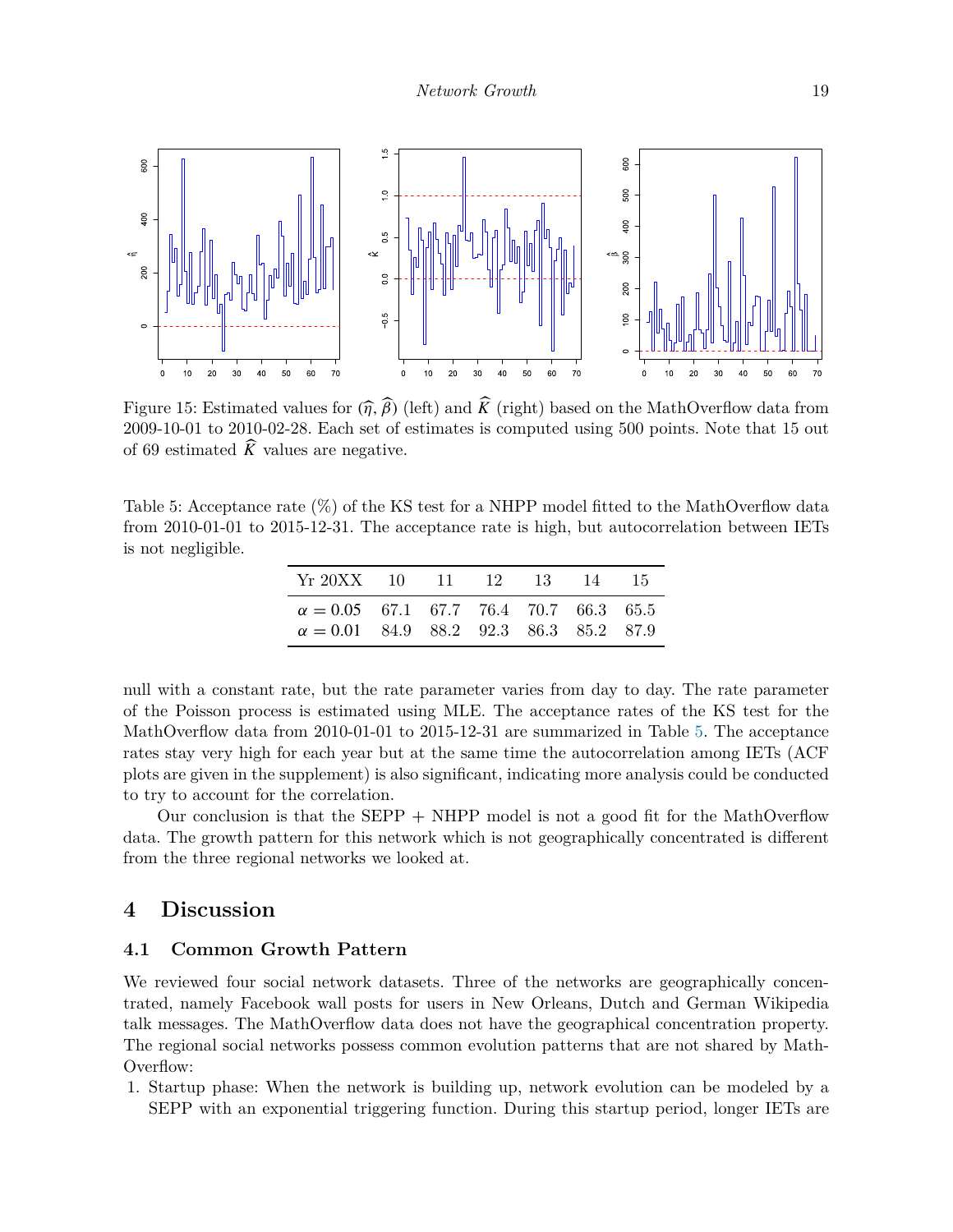not necessarily associated with daily inactive periods for users. Meanwhile, the length of the startup phase varies and may depend on the number of users of the network. For instance, the startup phase disappears within roughly 1.5 years for the German Wiki data, after which the SEPP model fits poorly. In contrast, the startup phase in the Dutch Wiki case lasts for more than two years. The different startup lengths is presumably a consequence of the difference in the number of possible users of the network. The total number of German speakers worldwide is about 90–95 million whereas that of Dutch speakers in the world is around 29 million and more available users have the potential to accelerate the growth of the network, making the startup phase disappear more quickly.

- 2. Growing phase: After the network has attracted some attention, it enters a growing phase and the daily evolution can be modeled by a nightly inactive period plus daytime activity described by a NHPP, where the Poisson rate changes from day to day but stays constant across each day, The estimated rate parameters of the Poisson process while not monotone are trending upwards during the growing phase.
- 3. Stable phase: The regional network becomes relatively saturated and the overnight inactivity persists. After reaching the stable phase, the rate parameters from the Poisson process remain stable unless some new external stimulus is brought to the network. For example, in the Facebook case, we observe a sudden increase in the estimated rate parameters since mid-2008, which may be due to Facebook's release of a new site design on July 20, 2008 (Viswanath et al., [2009](#page-22-13)).

This three-stage growth pattern does not apply to networks that are not geographically concentrated, as exemplified by the MathOverflow data. Although the acceptance rate of a Poisson model is high, the serial dependence among IETs is not negligible and should be accounted for.

We also realize that there are some limitations in the current study. First, the SEPP models fitted here assume constant baseline intensity over each window, and this assumption can be generalized to a time dependent version at the cost of complexity and a potential loss in universality. Also, apart from the estimation method given in Kirchner ([2017\)](#page-21-7) and Kirchner and Bercher [\(2018](#page-21-8)), there are other estimation algorithms, such as expectation–maximization algorithm (Veen and Schoenberg, [2008\)](#page-22-12), and least squares (Hansen et al., [2015\)](#page-21-17). Since our primary goal in this paper is to arrive at a universal modeling option across different datasets, we choose an exponential triggering function, but one may consider different kernel functions and apply other estimation methods to each individual dataset to explain specific network generating mechanisms.

It is also worthwhile noting that the observed growth patterns serve as motivation to develop variants of the traditional preferential attachment model that use more realistic edge creation assumptions. For example, the common Poisson stable phase in the network growth observed in geographically concentrated networks discussed above, suggests a directed preferential attachment model with Poisson edge increase as proposed in Wang and Resnick [\(2020](#page-22-7)). In this model, at each step, a Poisson number of new nodes and new edges are added into the network. By holding the network configuration constant over the creation at each step, this variant is able to capture the growth of networks with timestamps that are only coarsely observed.

#### <span id="page-19-0"></span>**4.2 Future Direction**

This study gives rise to open questions for future research.

• How can we model the three-phase network evolution theoretically? Interactions among individual users in a network are sometimes modeled by a multivariate Hawkes process, where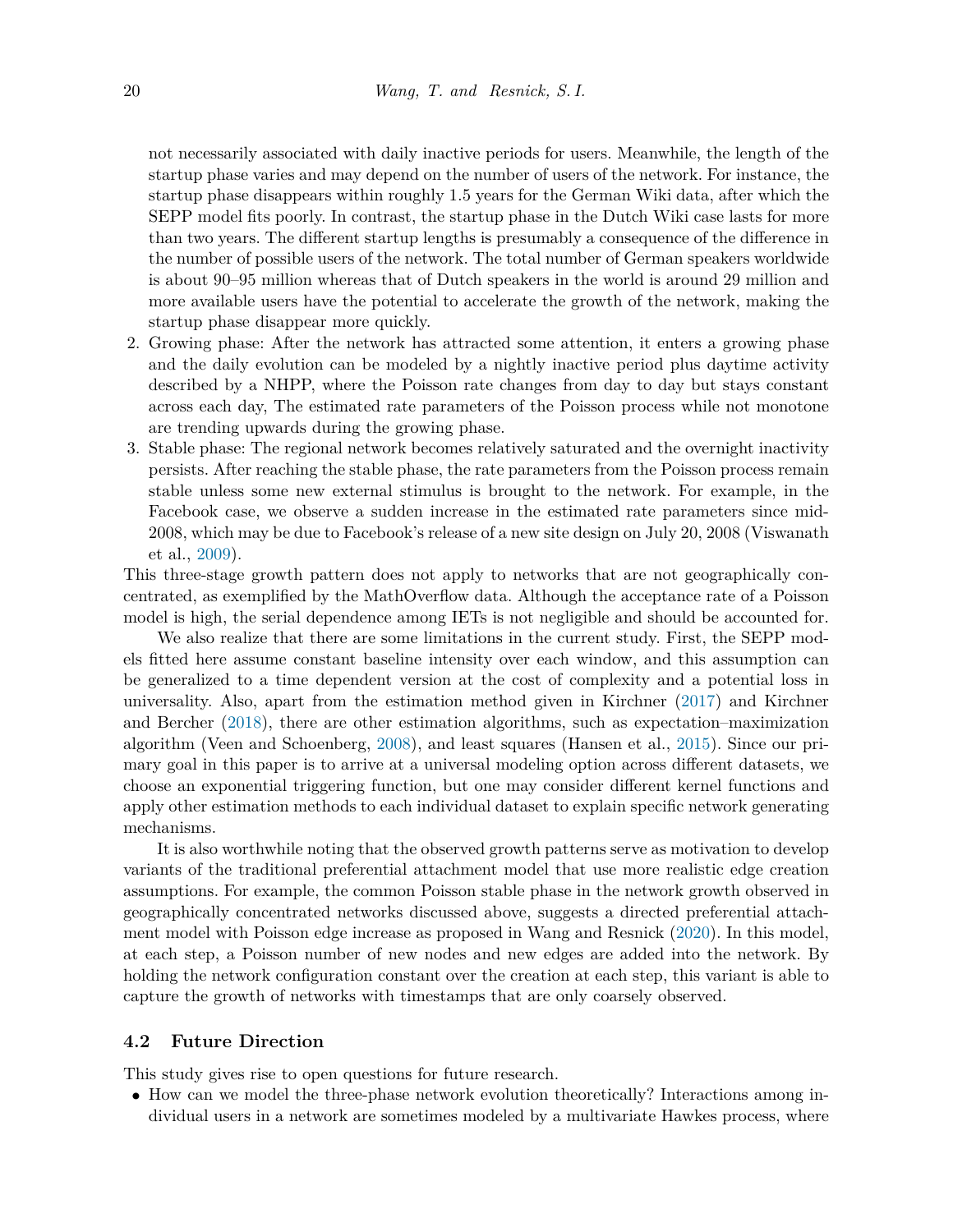

<span id="page-20-0"></span>Figure 16: MLE's of daily Poisson rates for the German Wiki data in 2012. Estimates are grouped by week so 1–7 labels on the x-axis represent Monday–Sunday in a week, respectively. The red solid line marks the average rates on each day of the week. We see a decreasing trend over the week, indicating that users are less active during weekends.

users are influenced by neighbors, authorities and communities (cf. Zhou et al., [2013;](#page-23-2) Farajtabar et al., [2014\)](#page-21-18). However, considering the whole network evolution, the transition from SEPP to NHPP does not have a systematic analysis. From simulation results, simply superposing SEPPs does not always give a process that is close to Poisson, and the transition seems to depend on the choice of parameters in the SEPP.

• How can we find a more parsimonious model for regional networks in growing or stable phases? One possible way is to investigate any common trend within a week. For example, Figure [16](#page-20-0) collects the MLE's of daily Poisson rates in 2012 based on the German Wiki data and groups the estimates by week. Labels 1–7 on the x-axis correspond to Monday–Sunday in a week, respectively. The red solid line highlights the average rate estimates on each day of the week. A decreasing trend is observed, suggesting that people are less active on the German Wiki talk pages during weekends. Hence, one may consider smoothing the daily Poisson rate estimates by taking such weekly pattern into account.

## **Supplementary Material**

We have collected all relevant codes and datasets, and made them available at [https://github.](https://github.com/tw398/NetworkGrowth) [com/tw398/NetworkGrowth.](https://github.com/tw398/NetworkGrowth) This GitHub repository includes: (1) links to the corresponding dataset on KONECT; (2) cleaned Dutch Wikipedia talk data; (3) all relevant codes for data analyses in the paper; and (4) ACF plots which are not presented in the paper.

## **Acknowledgement**

The authors would like to thank two anonymous referees and editors for their valuable comments on the manuscript.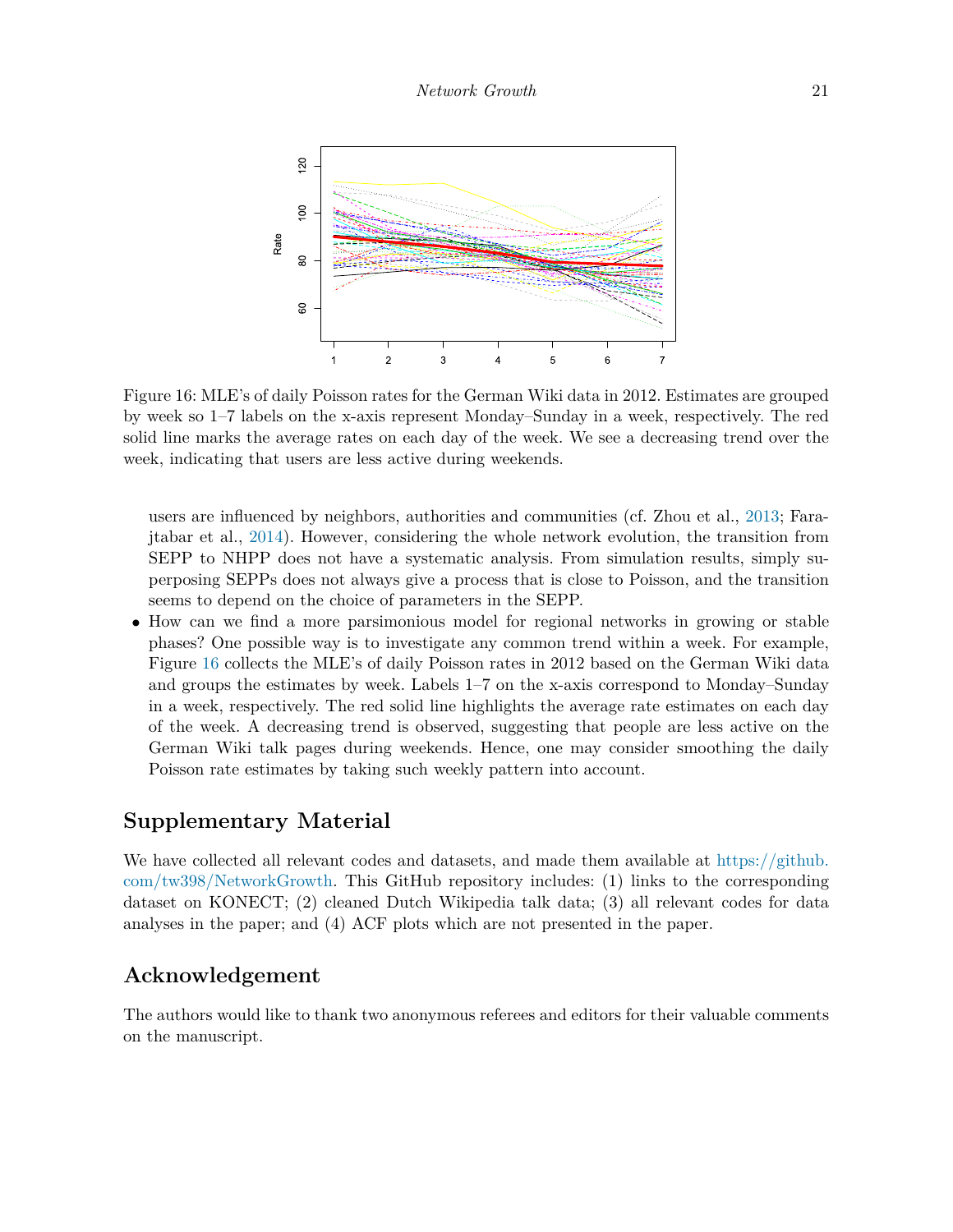# **References**

- <span id="page-21-6"></span>Anderson RM, Anderson B, May RM (1992). *Infectious Diseases of Humans: Dynamics and Control*. Oxford University Press.
- <span id="page-21-2"></span>Backstrom L, Huttenlocher D, Kleinberg J, Lan X (2006). Group formation in large social networks: Membership, growth, and evolution. In: *Proceedings of the 12th ACM SIGKDD International Conference on Knowledge Discovery and Data Mining, KDD '06*, 44–54. Association for Computing Machinery, New York, NY, USA.
- <span id="page-21-9"></span>Bacry E, Mastromatteo I, Muzy JF (2015). Hawkes processes in finance. *Market Microstructure and Liquidity*, 1(01): 1550005.
- <span id="page-21-3"></span>Bollobás B, Borgs C, Chayes J, Riordan O (2003). Directed scale-free graphs. In: *Proceedings of the Fourteenth Annual ACM-SIAM Symposium on Discrete Algorithms*. Baltimore. 2003, 132–139. New York. ACM.
- <span id="page-21-12"></span>Daley DJ, Vere-Jones D (2003). *An Introduction to the Theory of Point Processes. Vol. I Probability and its Applications (New York)*. Springer-Verlag, New York, second edition. Elementary theory and methods.
- <span id="page-21-11"></span>Embrechts P, Liniger T, Lin L (2011). Multivariate Hawkes processes: An Application to financial data. *Journal of Applied Probability*, 48(A): 367–378.
- <span id="page-21-18"></span>Farajtabar M, Du N, Rodriguez MG, Valera I, Zha H, Song L (2014). Shaping social activity by incentivizing users. In: Ghahramani Z, Welling M, Cortes C, Lawrence N, Weinberger KQ (Eds.), *Advances in Neural Information Processing Systems*, 2474–2482.
- <span id="page-21-16"></span>Goh KI, Barabási AL (2008). Burstiness and memory in complex systems. *Europhysics Letters*, 81(4): 48002.
- <span id="page-21-17"></span>Hansen NR, Reynaud-Bouret P, Rivoirard V (2015). Lasso and probabilistic inequalities for multivariate point processes. *Bernoulli*, 21(1): 83–143.
- <span id="page-21-10"></span>Hawkes AG (2018). Hawkes processes and their applications to finance: A review. *Quantitative Finance*, 18(2): 193–198.
- <span id="page-21-14"></span>Hawkes AG, Oakes D (1974). A cluster process representation of a self-exciting process. *Journal of Applied Probability*, 11(3): 493–503.
- <span id="page-21-15"></span>Jo HH, Perotti JI, Kaski K, Kertész J (2015). Correlated bursts and the role of memory range. *Physical Review E*, 92(2): 022814.
- <span id="page-21-13"></span>Kirchner M (2016). Hawkes and INAR (∞) processes. *Stochastic Processes and Their Applications*, 126(8): 2494–2525.
- <span id="page-21-7"></span>Kirchner M (2017). An estimation procedure for the Hawkes process. *Quantitative Finance*, 17(4): 571–595.
- <span id="page-21-8"></span>Kirchner M, Bercher A (2018). A nonparametric estimation procedure for the Hawkes process: Comparison with maximum likelihood estimation. *Journal of Statistical Computation and Simulation*, 88(6): 1106–1116.
- <span id="page-21-0"></span>Kobayashi R, Tideh RL (2016). Time-dependent Hawkes process for predicting retweet dynamics. In: *Tenth International AAAI Conference on Web and Social Media*.
- <span id="page-21-4"></span>Krapivsky P, Rodgers G, Redner S (2001). Degree distributions of growing networks. *Physical Review Letters*, 86: 5401–5404.
- <span id="page-21-5"></span>Krapivsky PL, Redner S (2001). Organization of growing random networks. *Physical Review E*, 63(6): 066123. 1–14.
- <span id="page-21-1"></span>Leskovec J, Kleinberg J, Faloutsos C (2007). Graph evolution: Densification and shrinking diameters. *ACM Transactions on Knowledge Discovery from Data*, 1(1): 2–es.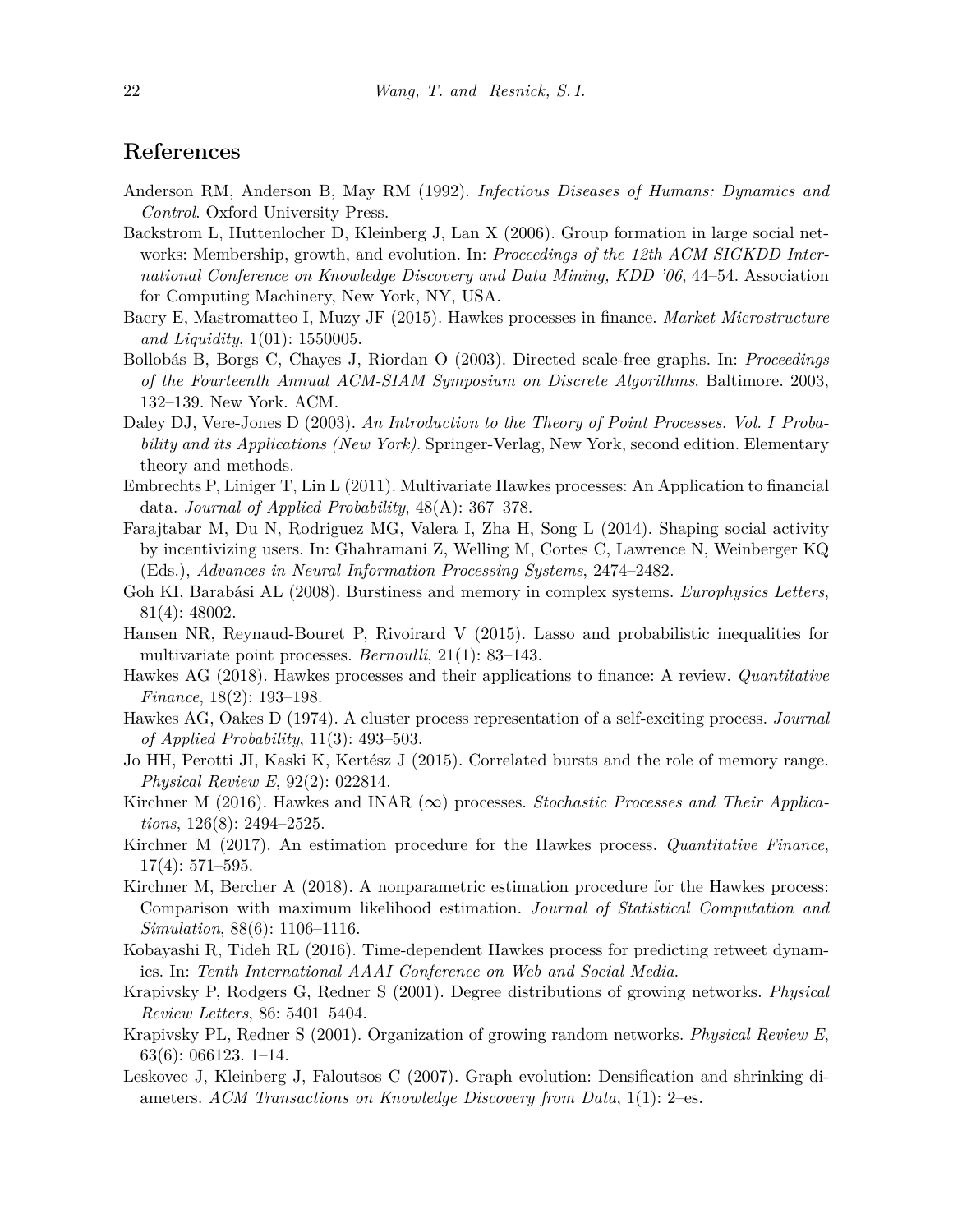- <span id="page-22-4"></span>Mahajan V, Muller E, Bass FM (1990). New product diffusion models in marketing: A review and directions for research. *Journal of Marketing*, 54(1): 1–26.
- <span id="page-22-2"></span>Martin T, Hofman JM, Sharma A, Anderson A, Watts DJ (2016). Exploring limits to prediction in complex social systems. In: *Proceedings of the 25th International Conference on World Wide Web*, 683–694. International World Wide Web Conferences Steering Committee.
- <span id="page-22-1"></span>Mishra S, Rizoiu MA, Xie L (2016). Feature driven and point process approaches for popularity prediction. In: *Proceedings of the 25th ACM International on Conference on Information and Knowledge Management*, 1069–1078. ACM.
- <span id="page-22-6"></span>Mislove A, Koppula HS, Gummadi KP, Druschel P, Bhattacharjee B (2008). Growth of the Flickr social network. In: *Proceedings of the First Workshop on Online Social Networks*, 25–30. ACM.
- <span id="page-22-11"></span>Mohler G (2013). Modeling and estimation of multi-source clustering in crime and security data. *Annals of Applied Statistics*, 7(3): 1525–1539.
- <span id="page-22-8"></span>Ogata Y (1988). Statistical models for earthquake occurrences and residual analysis for point processes. *Journal of the American Statistical Association*, 83(401): 9–27.
- <span id="page-22-10"></span>Porter MD, White G (2012). Self-exciting hurdle models for terrorist activity. *Annals of Applied Statistics*, 6(1): 106–124.
- <span id="page-22-9"></span>Rizoiu MA, Lee Y, Mishra S, Xie L (2017a). A tutorial on Hawkes processes for events in social media. arXiv preprint: [https://arxiv.org/abs/1708.06401.](https://arxiv.org/abs/1708.06401)
- <span id="page-22-0"></span>Rizoiu MA, Xie L, Sanner S, Cebrian M, Yu H, Van Hentenryck P (2017b). Expecting to be hip: Hawkes intensity processes for social media popularity. In: *Proceedings of the 26th International Conference on World Wide Web*, 735–744. International World Wide Web Conferences Steering Committee.
- <span id="page-22-3"></span>Srijith PK, Lukasik M, Bontcheva K, Cohn T (2017). Longitudinal modeling of social media with Hawkes process based on users and networks. In: Diesner J, Ferrari E, Xu G (Eds.), *Proceedings of the 2017 IEEE/ACM International Conference on Advances in Social Networks Analysis and Mining 2017*, 195–202. ACM.
- <span id="page-22-15"></span>Sun J, Kunegis J (2016). Wiki-talk datasets. Universität Koblenz Landau.
- <span id="page-22-12"></span>Veen A, Schoenberg FP (2008). Estimation of space-time branching process models in seismology using an EM-type algorithm. *Journal of the American Statistical Association*, 103(482): 614–624.
- <span id="page-22-13"></span>Viswanath B, Mislove A, Cha M, Gummadi KP (2009). On the evolution of user interaction in Facebook. In: *Proceedings of the 2nd ACM Workshop on Online Social Networks*, 37–42. ACM.
- <span id="page-22-14"></span>Wan P, Wang T, Davis RA, Resnick SI (2017). Fitting the linear preferential attachment model. *Electronic Journal of Statistics*, 11(2): 3738–3780.
- <span id="page-22-7"></span>Wang T, Resnick SI. A directed preferential attachment model with Poisson measurement. arXiv preprint: <https://arxiv.org/abs/2008.07005>.
- <span id="page-22-18"></span>Dutch Wikipedia (2019). [https://en.wikipedia.org/wiki/Dutch\\_Wikipedia](https://en.wikipedia.org/wiki/Dutch_Wikipedia). Accessed: 2019-10- 27.
- <span id="page-22-19"></span>German Wikipedia (2019). [https://en.wikipedia.org/wiki/German\\_Wikipedia](https://en.wikipedia.org/wiki/German_Wikipedia). Accessed: 2019- 10-27.
- <span id="page-22-17"></span>Wikipedia, Dutch language – Wikipedia, the free encyclopedia (2019). [https://en.wikipedia.org/](https://en.wikipedia.org/wiki/Dutch_language) wiki/Dutch language Accessed: 2019-10-21.
- <span id="page-22-16"></span>Wikipedia (2019). German language – Wikipedia, the free encyclopedia. [https://en.wikipedia.](https://en.wikipedia.org/wiki/German_language) [org/wiki/German\\_language](https://en.wikipedia.org/wiki/German_language). Accessed: 2019-10-21.
- <span id="page-22-5"></span>Zang C, Cui P, Faloutsos C (2016). Beyond sigmoids: The NetTide model for social network